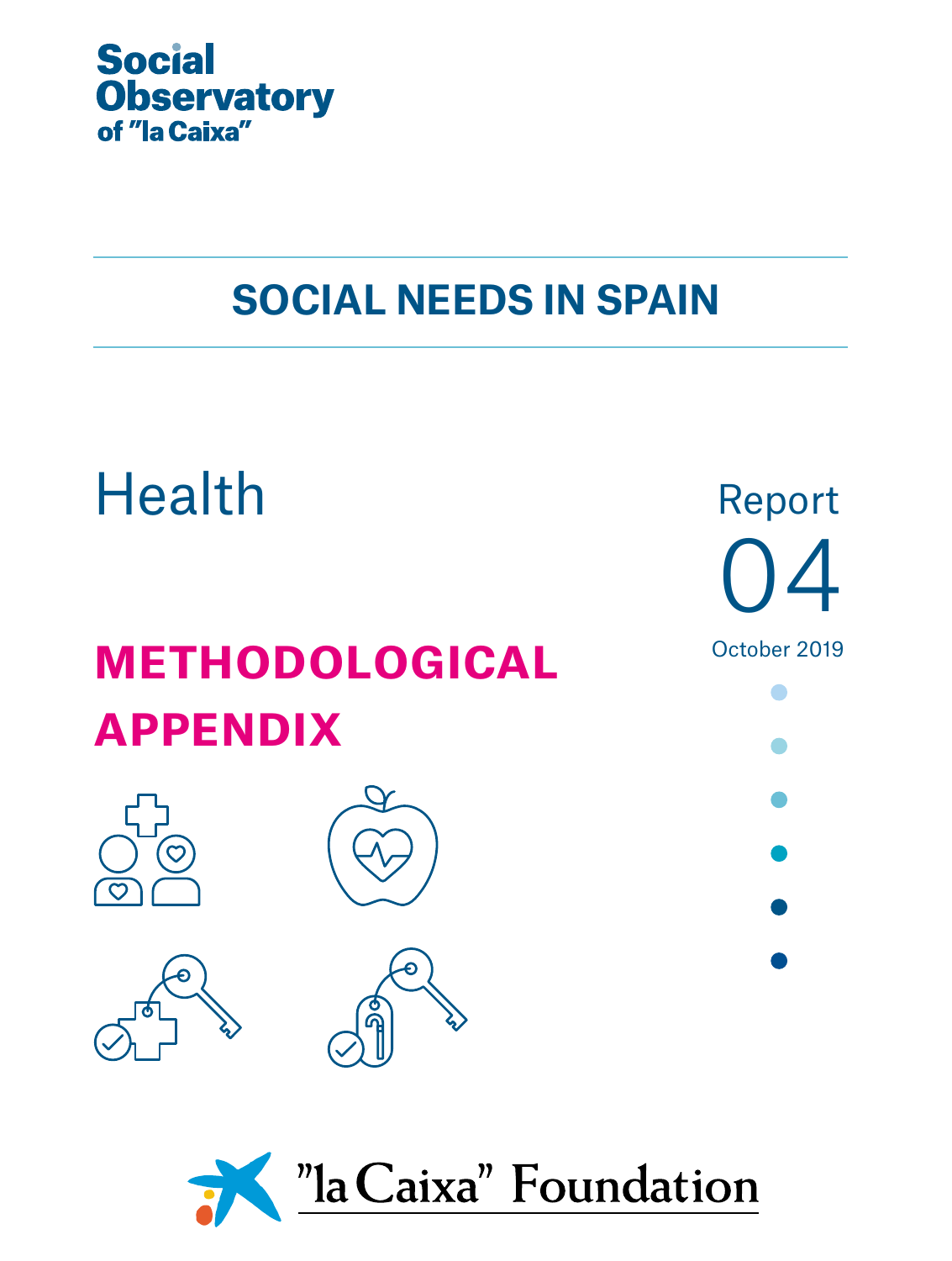## **Credits**

**"la Caixa" Social Observatory**

**Publisher: "la Caixa" Banking Foundation, 2019** Plaza de Weyler, 3 07001 Palma

ISBN 978-84-9900-244-6

**Data processing and visualisation, graphic design and layout** Andrés Fernández Torcida www.andresft.com

## **Research and report writing**

• Luis Ayala Cañón (Universidad Rey Juan Carlos and EQUALITAS)

• Olga Cantó Sánchez (Universidad de Alcalá and EQUALITAS)

• Rosa Martínez López (Universidad Rey Juan Carlos and EQUALITAS)

• Carolina Navarro Ruiz (UNED and EQUALITAS)

• Marina Romaguera de la Cruz (Universidad de Alcalá and EQUALITAS)

**The "la Caixa" Banking Foundation does not necessarily share the opinion of the authors of this publication.**

**observatoriosociallacaixa.org**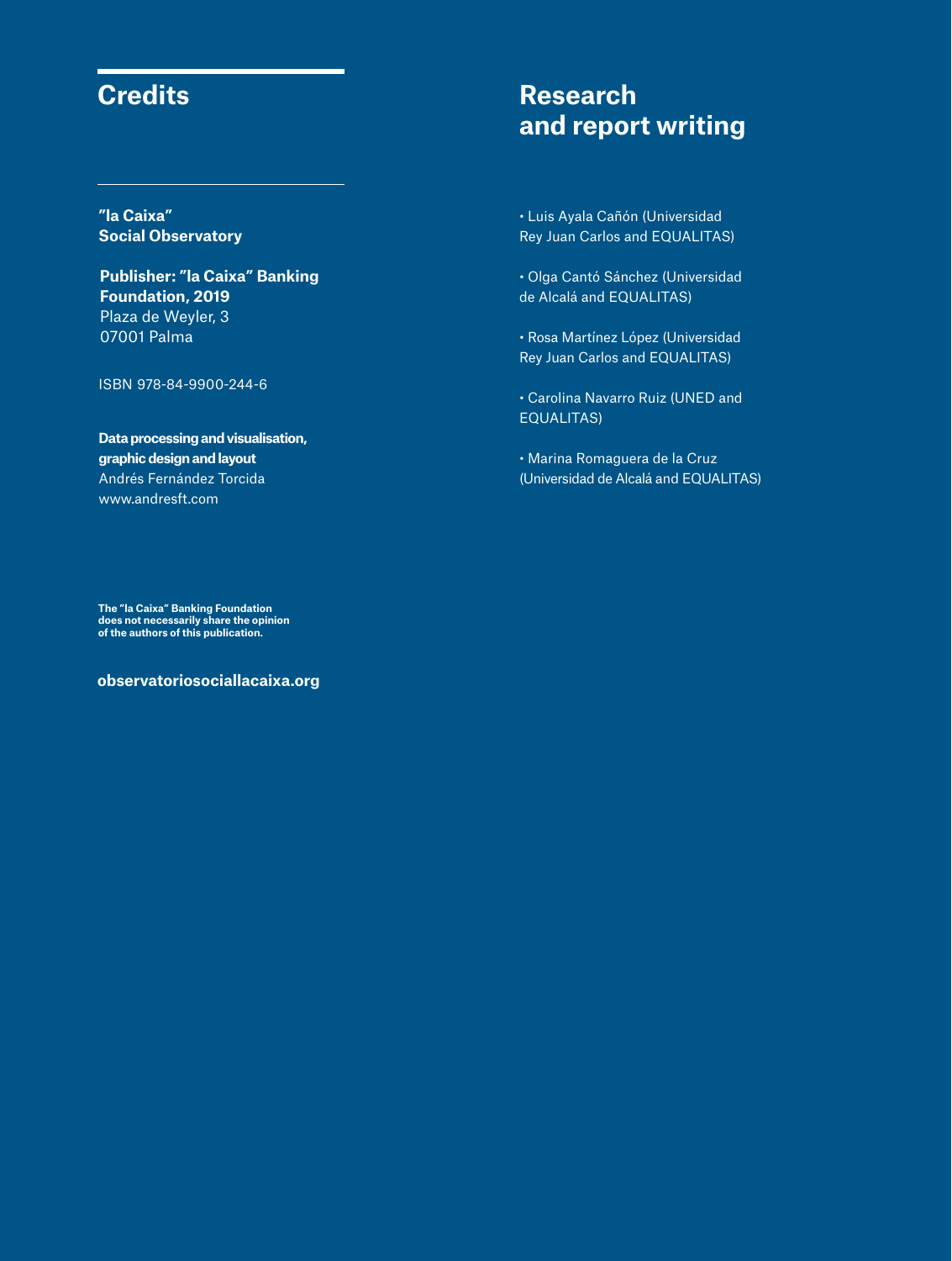## **Table of contents**

- **Introduction**
- **Challenges, indicators and sources**
- **First challenge:** To maintain and improve people's state of health
- **Second challenge:** To promote healthy lifestyles
- **Third challenge:** To guarantee access to healthcare
- **Fourth challenge:** To guarantee access to dependency care
- **Notes**
- **Bibliography**

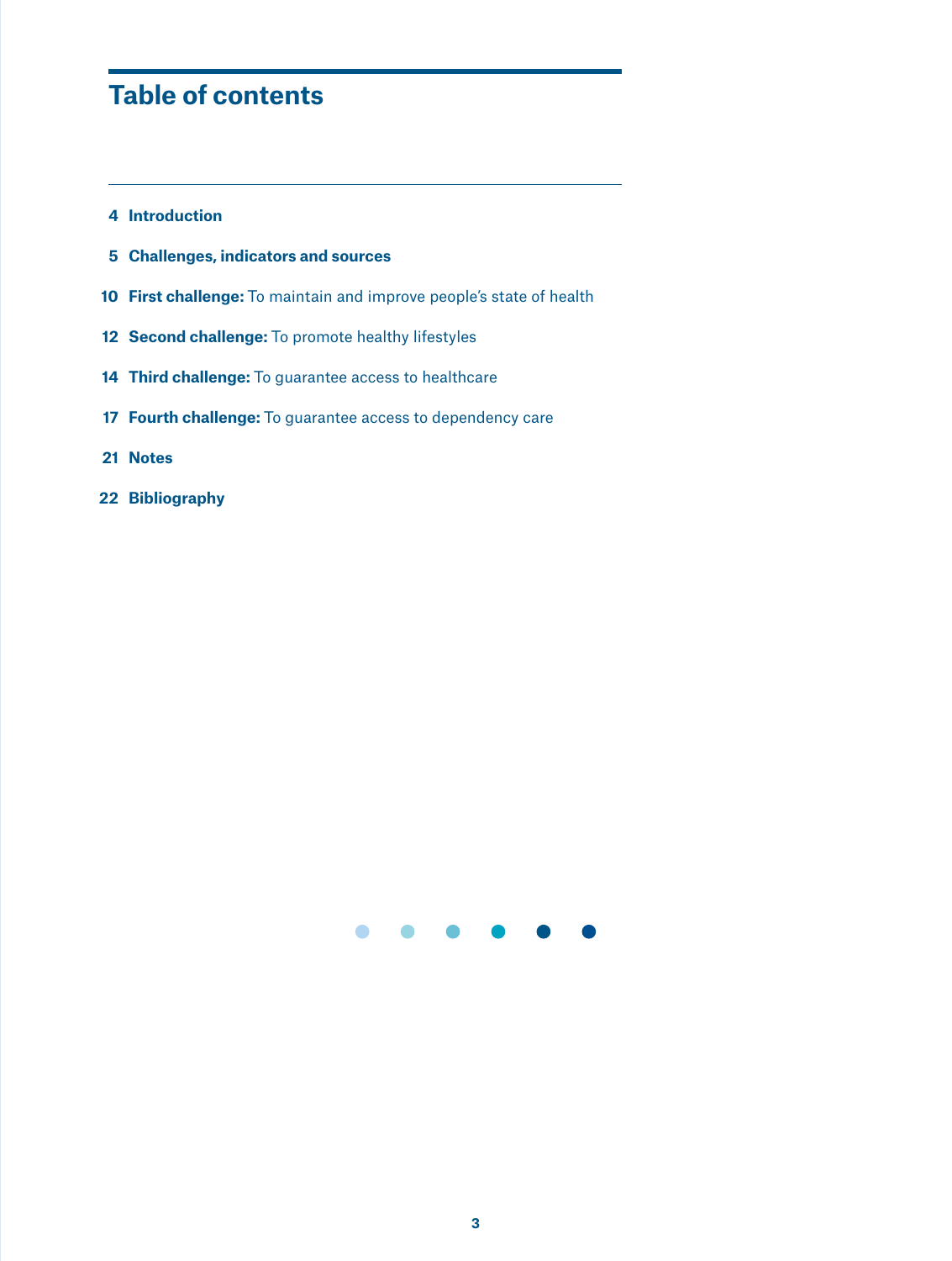# INTRODUCTION

In this document, we present the challenges and indicators used to portray society's health-related needs. We analyse the sources of available information and put forward arguments explaining the choices made.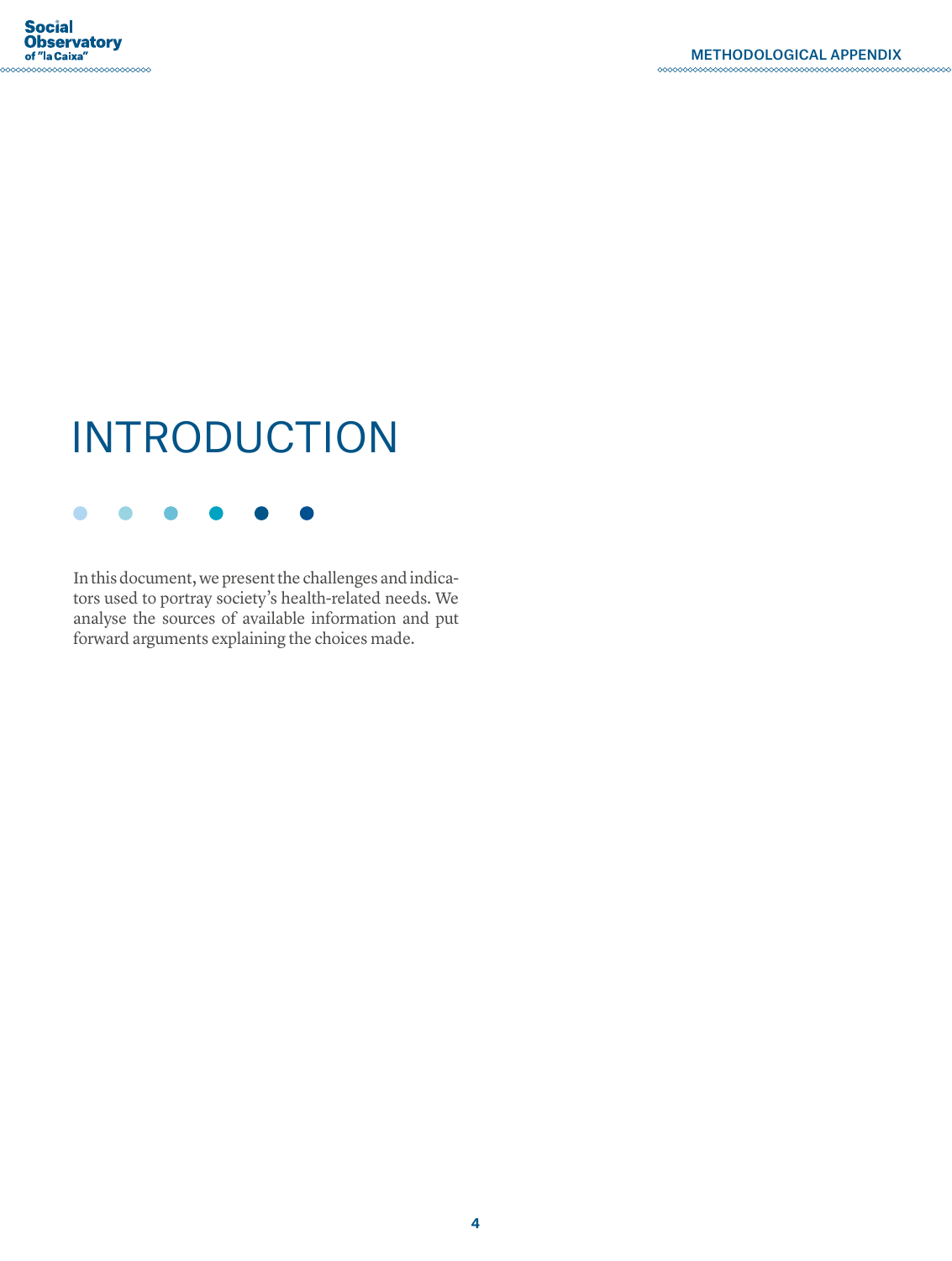## **Challenges, indicators and sources:**

### First challenge: To maintain and improve people's state of health

#### Self-perceived ill-health:

Percentage of adults (people aged 16 or over) who declare that they have been in a poor or very poor state of health in the last twelve months. Age-adjusted percentage.

Source: ECV-T.



#### Severely limited senior citizens:

Percentage of senior citizens (aged 65 or over) with health problems that have resulted in severe limitations affecting their activities of daily living in the last six months.

Source: ECV-T.

#### Limitations in performing activity of daily living:

Percentage of adults (people aged 16 or over) with health problems that have resulted in moderate or severe limitations affecting their activities of daily living in the last six months. Age-adjusted percentage.

Source: ENS/EESE.

#### Mental health problem:

Percentage of adults (people aged 15 or over) who have been diagnosed by their doctor as suffering from depression, anxiety or other mental problem in the last twelve months. Age-adjusted percentage.

Source: ENS/EESE.

#### The chronically ill:

Percentage of adults (people aged 15 or over) who have been diagnosed in the last twelve months by their doctor as suffering from one of the main diseases or chronic health problems that place them at risk of cardiovascular problems: hypertension, high cholesterol or diabetes. Age-adjusted percentage.

Source: ECV-T.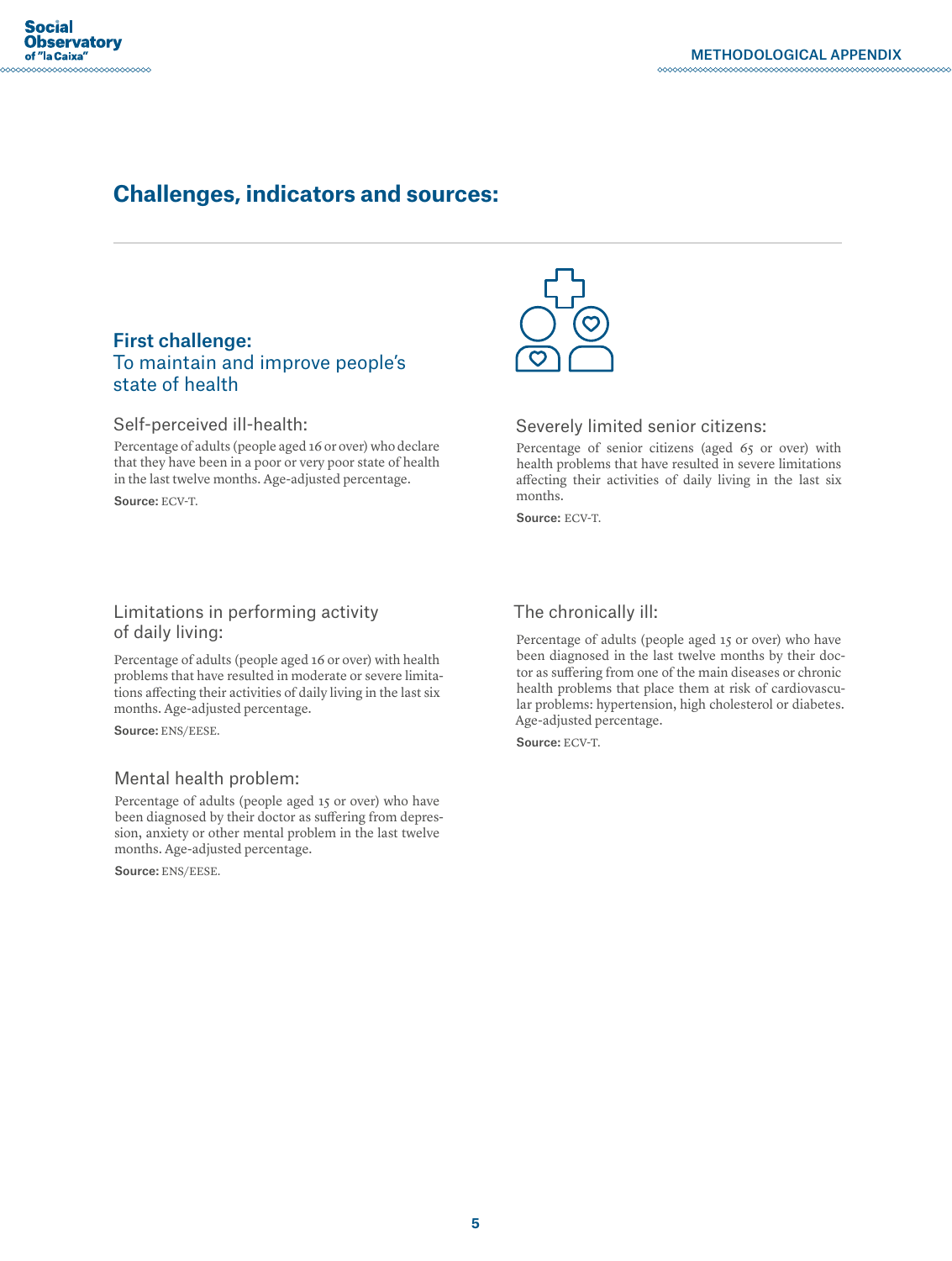#### Second challenge: To promote healthy lifestyles

#### Sedentary lifestyle:

Percentage of adults (people aged 15 and over) who declare that they do no physical exercise in their free time. Age-adjusted percentage.

Source: ENS/EESE.

#### Insufficient consumption of fruit and vegetables:

Percentage of adults (people aged 15 and over) who do not eat fruit and vegetables on a daily basis. Age-adjusted percentage.

Source: ENS/EESE.

#### Obesity:

Percentage of adults (people aged 15 and over) with a body mass index above 30 kg/m2. Age-adjusted percentage.

Source: ENS/EESE.



Heavy smokers:

Percentage of adults (people aged 15 and over) who smoke 20 cigarettes or more a day. Age-adjusted percentage. Source: ENS/EESE.

#### Heavy alcohol consumption or binge drinking:

Percentage of adults between the ages of 15 and 64 who have drunk more than five alcoholic drinks (in the case of a man) or four (in the case of a woman) in a period of two hours in the last 30 days.<sup>1</sup> Age-adjusted percentage.

Source: EDADES.

#### Heavy cannabis use:

Percentage of adults between the ages of 15 and 64 who smoke cannabis on a daily basis. Age-adjusted percentage. Source: EDADES.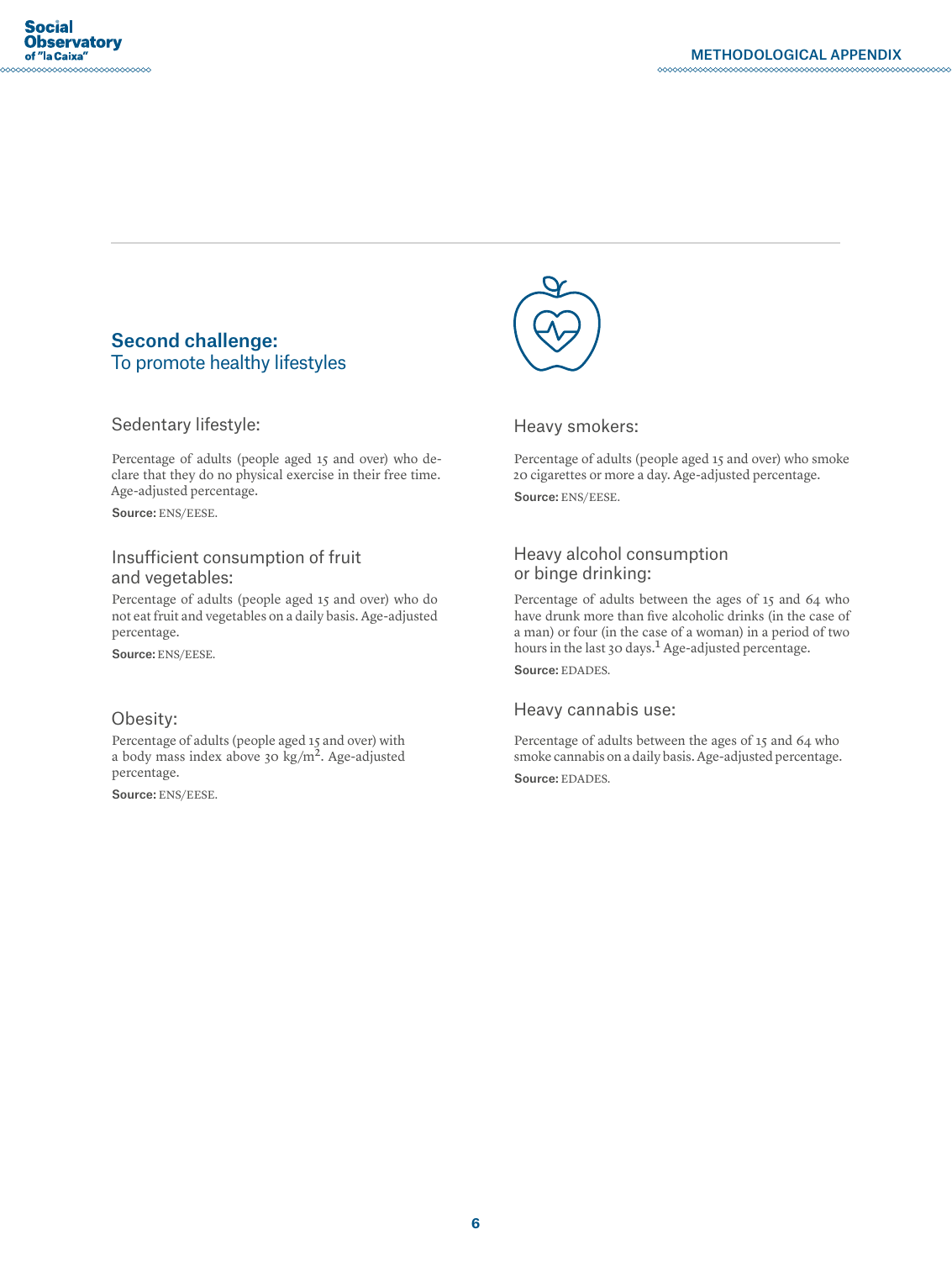#### Third challenge: To guarantee access to healthcare

Inability to access medical care:

Percentage of adults (people aged 16 or over) who on some occasion in the last twelve months did not go to the doctor (excluding dentists) for financial reasons or because it was too far or because they had to wait too long.

Source: ECV-T.

#### Inability to access dental care:

Percentage of adults (people aged 16 or over) who on some occasion in the last twelve months did not go to the dentist for financial reasons or because it was too far or because they had to wait too long.

Source: ECV-T.

#### Lack of medical care or excessive delay due to waiting lists:

Percentage of adults (people aged 15 or over) with a need for medical attention that they believe they received late or not at all due to a waiting list in the last twelve months.

Source: ENS/EESE.



#### Waiting lists for surgery:

Per thousand inhabitants, patients awaiting an operating whose wait is attributable to organisational issues and available resources.

Source: SISLE.

#### Decision not to take prescribed medication for financial reasons:

Percentage of adults (people aged 18 or over) who in the previous year decided for financial reasons not to take medication prescribed by a doctor in the public health system. Source: BS.

#### Catastrophic health spending:

Percentage of people in the first quintile<sup>2</sup> whose health-related spending exceeds 40% of their ability to pay. Ability to pay is measured by subtracting basic standard spending on food, energy and housing from the household's total spending.

Source: EPF.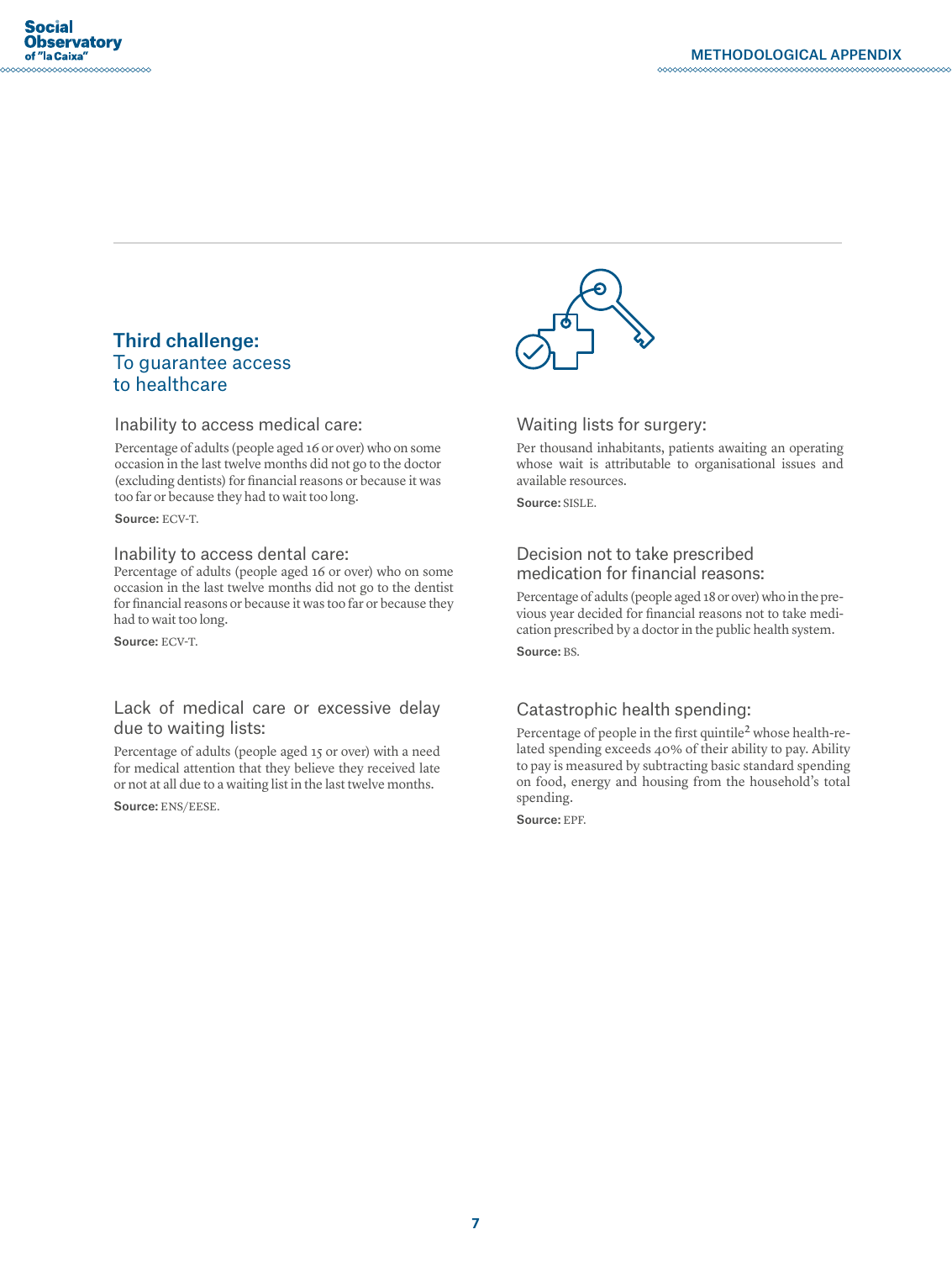#### Fourth challenge: To guarantee access to dependency care

#### Senior citizens' self-perceived need for help:

Percentage of senior citizens (aged 65 and over) who face difficulties in some basic or instrumental activity of daily living and who believe they need more help than that which they are currently receiving.

Source: SISAAD.

#### Demand for care among senior citizens:

Percentage of senior citizens (aged 65 and over) with an estimated need for care according to health surveys.

Source: ENS/EESE and SISAAD.

#### Registered waiting list:

Percentage of people of any age recognised as being dependent who are on the waiting list for services or other benefits from the System for Autonomy and Dependency Care (SAAD).

Source: ENS/EESE.



#### Shortfall in the provision of care for dependent senior citizens:

Percentage of senior citizens (aged 65 and over) with an estimated need for care who are not receiving it from the System for Autonomy and Dependency Care (because they have not requested it, because their application has been turned down, because they are on a waiting list, etc.). Source: ENS/EESE.

#### Poor professionalisation among carers:

Percentage of benefits awarded by the System for Autonomy and Dependency Care (SAAD) consisting of aid for care in the family environment, expressed as a percentage of all benefits awarded.

Source: SISAAD.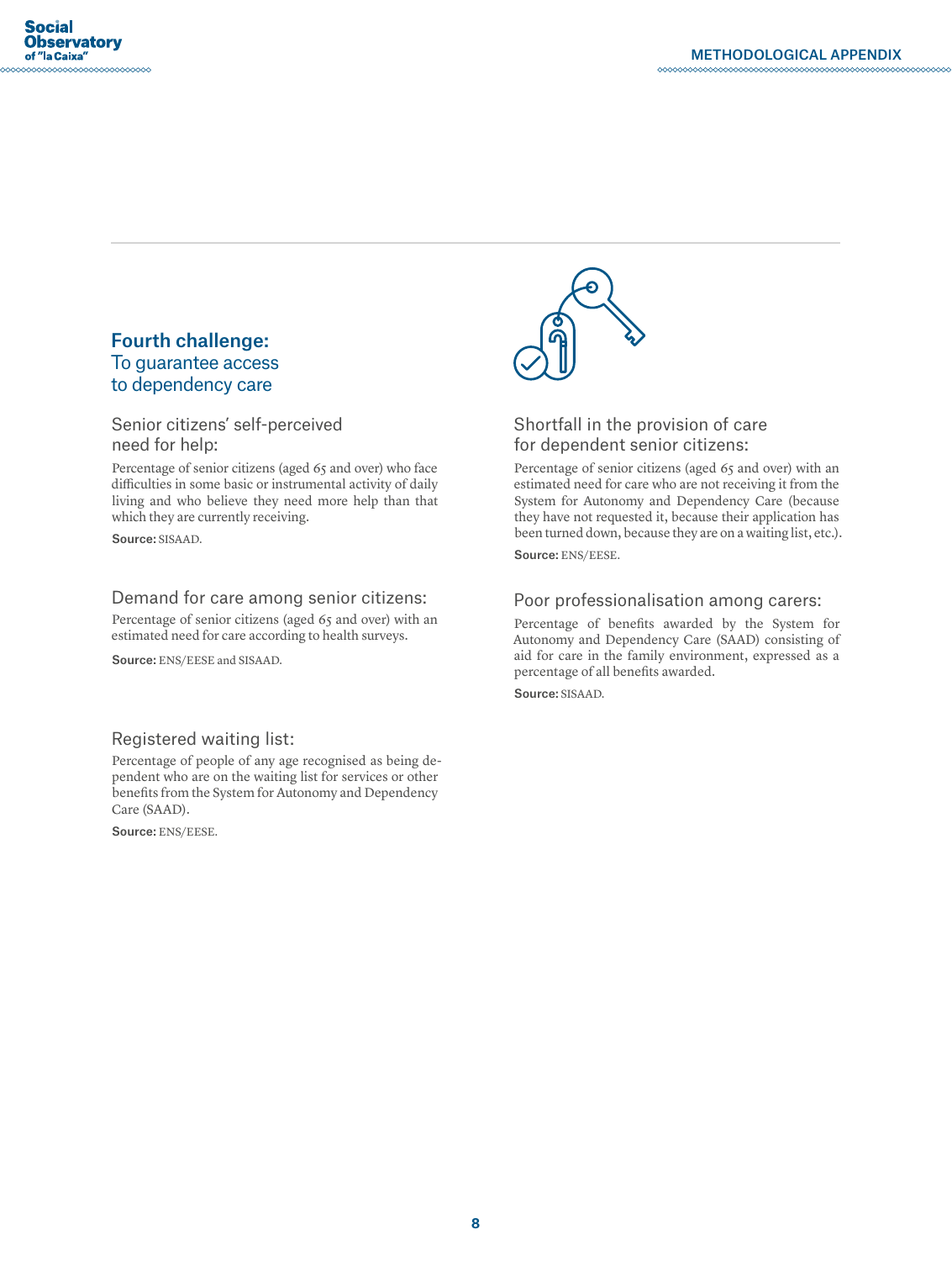#### Notes:

<sup>1</sup>Binge drinking is deemed to be five standard units of drink (50 g of pure alcohol) for a man and four (40 g of pure alcohol) for a woman consumed on a single occasion of approximately two hours. The equivalence (in grams of pure alcohol) used is: beer with alcohol: 10 g per unit of drink; wine or cava: 10 g per unit of drink; aperitifs containing alcohol (vermouth and dry or sweet sherry): 20 g per unit of drink; liqueurs, anis and pacharán: 20 g per unit of drink; whisky, cognac, high-proof alcoholic drinks with a mixer and cocktails: 20 g per unit of drink; and Spanish drinks (cider, coffee with a shot of alcohol, etc.): 10 g per unit of drink.

**2**The first quintile encompasses the 20% of the population with the lowest level of total consumer spending (monetary and non-monetary), adjusted for the size of the household using the Eurostat equivalence scale.

ECV-T = Transverse files of the Living Conditions Survey, 2004 and 2013 bases. (National Institute of Statistics [INE]).

ENS/EHSS = National Health Survey (2006, 2011-2012 and 2017) and European Health Survey in Spain (2009 and 2014). In the 2006 and 2009 surveys, adults were deemed to be everyone over the age of 16. From 2011-2012, anyone over the age of 15 was considered to be an adult (Ministry of Health, Consumer Affairs and Social Welfare).

EDADES = Survey on Alcohol and Drug Use in Spain (Ministry of Health, Consumer Affairs and Social Welfare).

SISLE = National Health System Waiting Lists Information System (Ministry of Health, Consumer Affairs and Social Welfare).

BS = Health Barometer (Ministry of Health, Consumer Affairs and Social Welfare).

EPF = Household Budget Survey, base 2006 (INE).

SISAAD = Information System of the System for Autonomy and Dependency Care. (Institute of Senior Citizens and Social Services).

Source: Compiled in-house.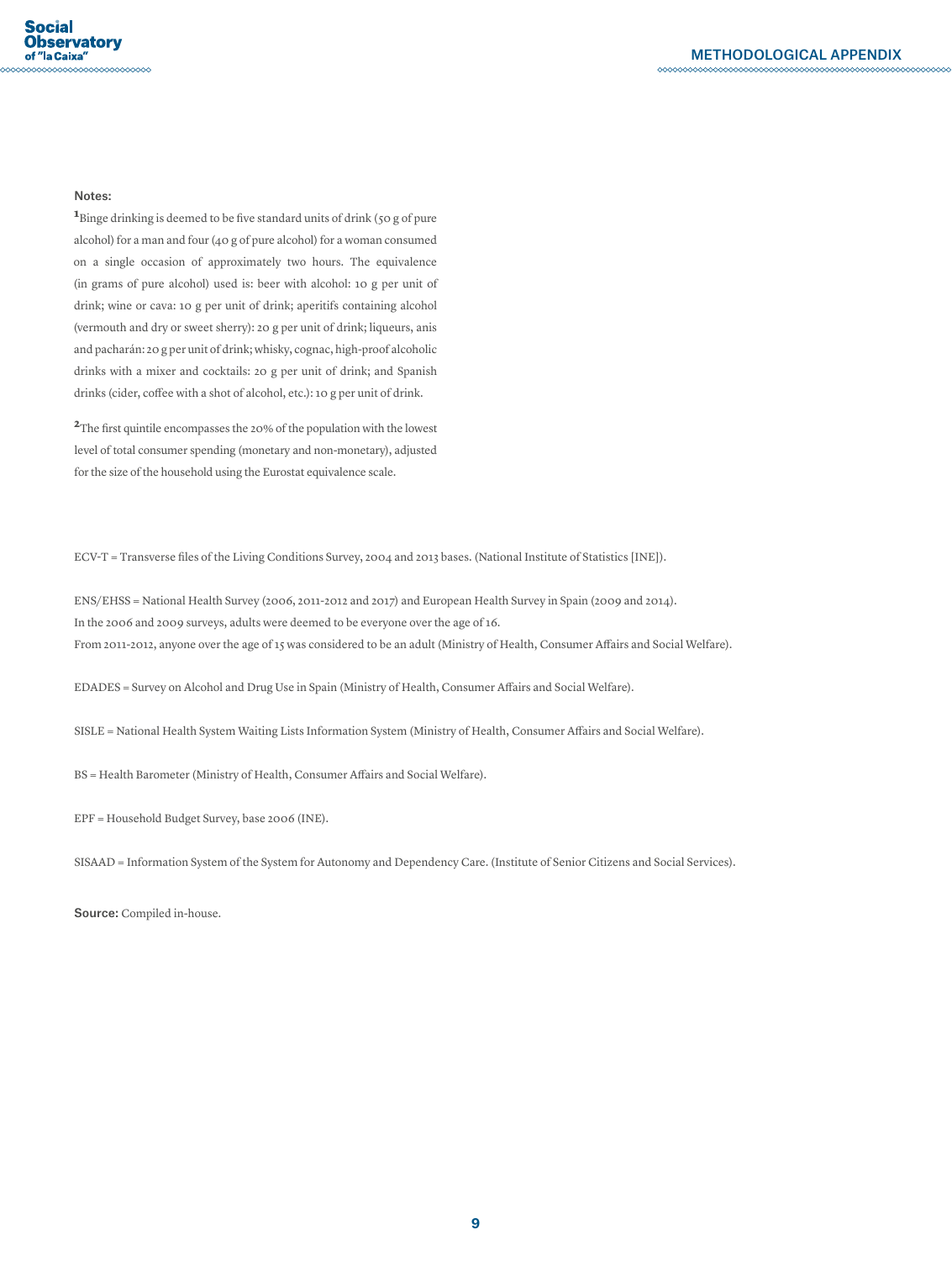#### **Social Observatory** of "la Caixa"

### First challenge: To maintain and improve people's state of health

The first challenge that presents itself in the field of health is to ensure that the population is as healthy as possible. Good health depends on numerous individual and collective factors (genes, lifestyles, salubriousness of the environment, medical advances, etc.). There are also factors associated with the human lifecycle that strongly influence the incidence of certain diseases. Even though old age and illness do not always go hand in hand, people's state of health tends to decline as they age. Consequently, in assessments of advances or setbacks in this challenge, it is advisable to use standardised or age-adjusted indicators in order to eliminate the composition effects caused solely by the change in the age structure of the population (at the same level of health in each age group, the general state of health worsens due to solely a demographic effect if the indicator is not adjusted for ages, whereas it does not change if it is adjusted). To circumvent this problem, the indicators chosen to represent this challenge have been age adjusted, taking as the baseline population the European Standard Population (Waterhouse et al., 1976). The only exception to this is severe limitations among senior citizens, as this indicator by definition concerns only the population group aged 65 and over.

The first indicator, **perceived ill health**, shows the percentage of adults (people aged 16 and over) who declare that their health has been poor or very poor in the last twelve months, age-adjusted in the described manner. It is based on a self-evaluation scale of interviewees' state of health, included in numerous surveys and which has been widely used to analyse the state of the population's health due to its high correlation with objective measures and its good predictive capacity with regard to the use of medical services or the mortality rate (Ministry of Health, Social Services and Equality, 2017). This variable is also used to calculate the indicator known as healthy life expectancy (HLE), which is occasionally employed to draw comparisons regarding life expectancy adjusted according to health status. In this report, we take the information in the Living Conditions Survey on the grounds that it is the source with the greatest continuity over time and because it offers more possibilities for making international comparisons.



The second indicator, **the chronically ill**, shows the age-adjusted percentage of adults (people aged 15 and over) who have been diagnosed by a doctor as suffering in the last twelve months from one of the main diseases or chronic health problems that place them at risk of cardiovascular disease (hypertension, high cholesterol or diabetes). Chronic illnesses are important because they are the cause of lasting health problems that may worsen over time, since they can often be controlled but not cured, and are the leading causes of death (cancer, heart diseases, stroke, etc.). To establish the indicator used in this report, we have employed the extensive information on morbidity contained in health surveys. Even though the list of illnesses on which information is offered is long, the indicator is based on the prevalence of three health problems that are the most closely associated with cardiovascular disease: hypertension, diabetes and high cholesterol. This choice was based on the fact that diseases of the circulatory system continue to constitute the main cause of death in Spain ahead of tumours (INE, 2018). Hypertension, also known as the 'silent killer' because it rarely gives rise to symptoms that interfere with everyday life, is present in the main comorbidities (Farmer et al., 2016). A high cholesterol level is an early sign of declining cardiovascular health that must be monitored.<sup>1</sup> And although diabetes is less prevalent than the other two problems, it is important because it is on the rise and due to its association with risk factors like a sedentary lifestyle and obesity, as well as the possible severe complications that may derive from delayed treatment because the disease is not diagnosed in good time.

The third indicator, **limitations in performing an activity of daily living**, is the age-adjusted percentage of adults (people aged 16 or over) with health problems that have resulted in moderate or severe limitations affecting their activities of daily living in the last six months.

This indicator, known internationally as the Global Activity Limitation Indicator (GALI), features in various sources of data and is widely used internationally. It is also the variable commonly employed to arrive at the disability-free life expectancy indicator, also known as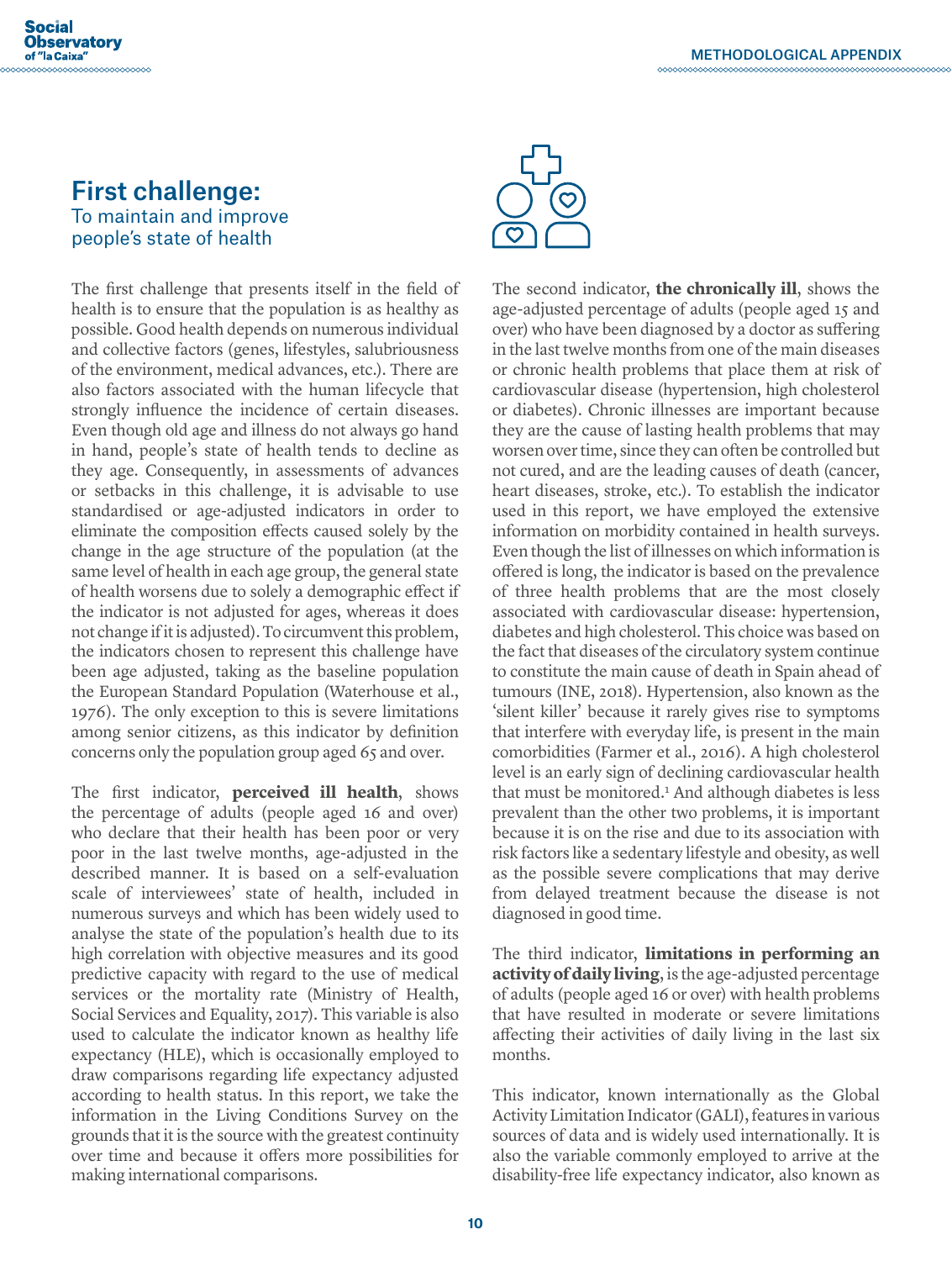healthy life years, included in a number of publications (Ministry of Health, Social Services and Equality, 2017). In this report, we use the Living Conditions Survey as a source of data for the same reasons as in the case of self-perceived health.

The fourth indicator, **severely limited senior citizens**, is a variant of the previous indicator and details the percentage of senior citizens (people aged 65 or over) with health problems that have resulted in severe limitations affecting their activities of daily living in the last six months. Self-perceived severe limitations have often been used as a simple estimate of the number of people in need of long-term care (European Commission, 2018). Even though there are limitations inherent in this indicator due to its subjective and general nature, it is useful as a means to monitor this important aspect of senior citizens' state of health, as they are the main group of people in need of this type of care, both now and in the future.

The final indicator, **mental health problem**, complements the indicators on the state of health as it considers the prevalence of mental disorders such as depression, chronic anxiety and other psychological diseases that members of the adult population (people aged 15 and over) have been diagnosed as suffering from in the last twelve months. As in the previous cases, this indicator is presented as an age-adjusted percentage. The data sources are health surveys.<sup>2</sup>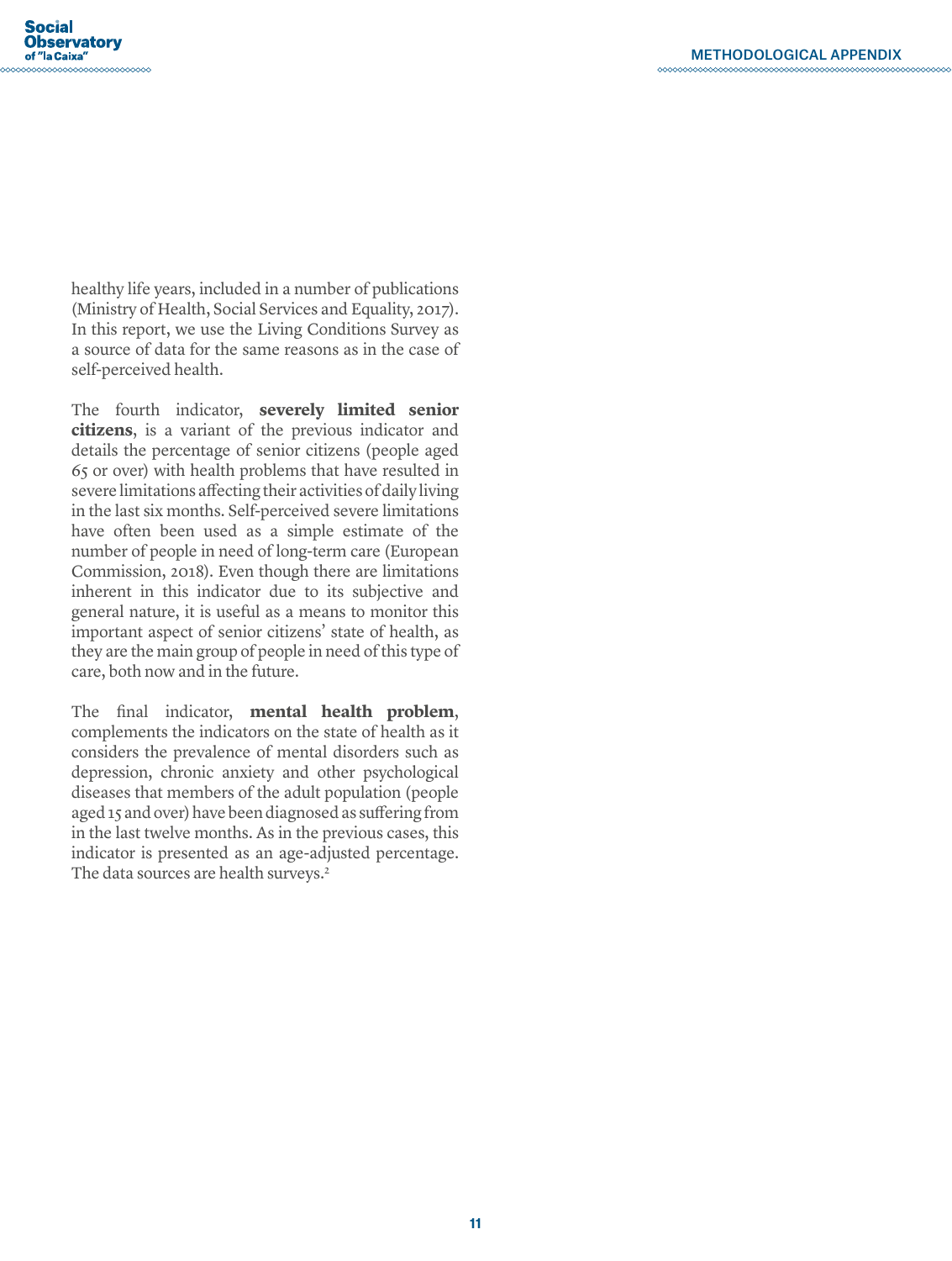#### **Social Observatory** of "la Caixa" .<br>000000000000000000000000000

## Second challenge: To promote healthy lifestyles



The best disease is the one you never suffer from. Consequently, a major challenge in the health field is to promote healthy lifestyles and to reduce avoidable risk factors. It is not easy to sum up society's needs in this area in a few indicators given the many controllable factors that influence health. In this report, we focus on obesity, the sedentary lifestyle, diet and the consumption of harmful substances (alcohol, tobacco and other drugs), as there is sufficient information and a consensus concerning these issues, though this does not mean that other aspects do not require action.

The first indicator, **sedentary lifestyle**, shows the age-adjusted percentage of adults (people aged 15 and over) who declare that they do no physical exercise in their free time, in other words, they are sedentary during their leisure time. Even though health surveys, the fundamental source of data for this indicator, contain more detailed variables on physical exercise pursued, the changes between the surveys from year to year make it difficult to establish a more complex indicator that would enable satisfactory comparisons to be made. No data on sedentary habits was gathered from the 2006 and 2009 surveys due to comparability problems (the formulation in these two years was different to the others). This variable is important because a sedentary lifestyle leads to increased weight, accelerates bone and muscle ageing and raises the risk of suffering from numerous diseases.

The second indicator, **obesity**, details the ageadjusted percentage of adults (people aged 15 and over) suffering from obesity. Obesity, like a sedentary lifestyle, has been shown to be associated with many health problems such as hypertension, high cholesterol, type 2 diabetes, coronary diseases and even certain types of cancer. The definition of obesity used in this report is based on the usual parameters that are themselves based on the variable in health surveys that record the body mass index (BMI) of the interviewee, with people with a BMI equal to or above 30 deemed to be obese. Some analyses use a BMI equal to or above 25, a less severe concept of overweight.

The third indicator, **insufficient consumption of fruit and vegetables**, presents the age-adjusted percentage of adults (people aged 15 and over) who do not eat fruit and vegetables on a daily basis. The source of information for this indicator is health surveys. This definition of the indicator has been used in other reports as an approximation to the concept of an inadequate diet, although the complexity implicit in measuring this concept is recognised (Ministry of Health, Social Services and Equality, 2017). It should be noted that the World Health Organization recommends a minimum daily consumption of 400 g of fruit and vegetables in order to improve health and to reduce the risk of certain diseases.

The fourth indicator, **heavy smokers**, reflects the percentage of adults (people aged 15 and over) who smoke 20 cigarettes or more a day. This level of consumption represents a clear health risk due to its proven association with respiratory and cardiovascular diseases, as well as a range of cancers. Smoking is regarded as the leading preventable cause of early death in Spain and other countries, explaining its importance in prevention policies in the realm of health. The data on tobacco consumption used to evaluate this indicator come from health surveys.

The fifth indicator, **heavy alcohol consumption**, shows the percentage of adults between the ages of 15 and 64 who have drunk excessively (binge drinking and heavy episodic drinking) in the last 30 days. As in the case of diet, the definition of excessive or risky consumption of alcohol is complex, given the existence of different patterns of consumption and the lack of unanimous medical opinion, which does exist in relation to smoking. Consequently, this report takes as its reference a form of alcohol consumption (excessive consumption) that clearly has harmful effects on people's health. The data used come from the Survey on Alcohol and Drug Use in Spain (EDADES), conducted by the Ministry of Health, Consumer Affairs and Social Welfare.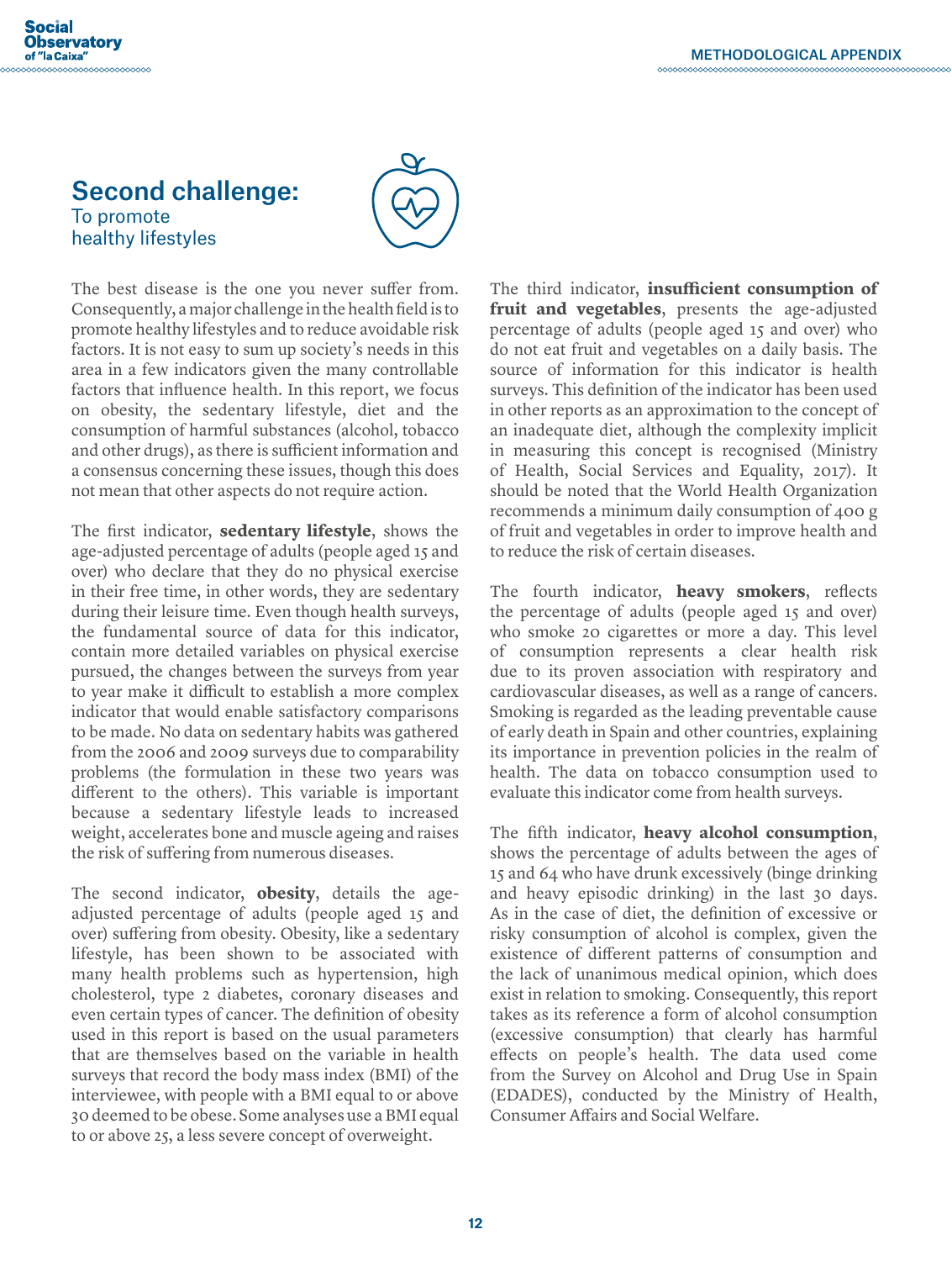$\sim$ 

The sixth and final indicator, **heavy cannabis use**, measures the percentage of people aged 15 to 64 who declare that they smoke cannabis on a daily basis. This indicator seeks to portray the prevalence of the use of illegal drugs by analysing cannabis, the drug most widely used by the Spanish population. Like the indicator on high alcohol consumption, we have chosen an amount which, according to experts, represents a clear health risk.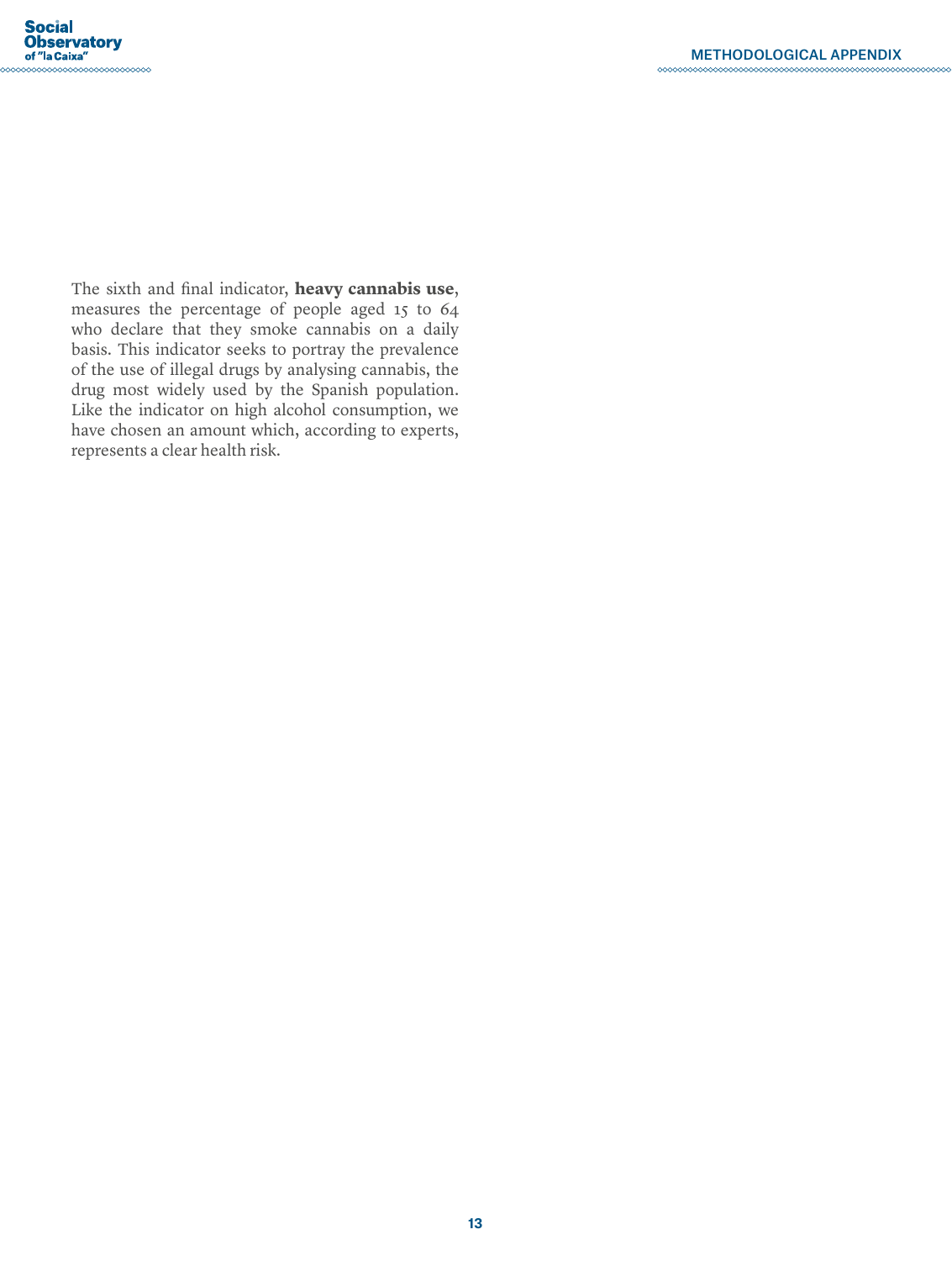#### **Social Observatory** of "la Caixa"

## Third challenge: To guarantee access to healthcare



Spain has a public health service that offers virtually universal coverage. This means that, with very few exceptions, the entire population has the right to receive healthcare from the system when necessary. Guaranteeing adequate access to the health system requires that attempts must be made to identify and overcome, as far as possible, the barriers that generate inequality in the healthcare received and which reduce the treatment opportunities for certain individuals or groups who, even they have the right to use health services, find that fair access is hampered by waiting times, cost, distance or the lack of specialists and services in certain areas.

Measuring unmet healthcare needs is not, however, an easy task. The health system generates a huge volume of data, but they are still insufficient, since by definition they exclude people who have given up using the services or who have used them but not to the full extent of their needs. Consequently, various reports take as their starting point the information collected by direct surveys conducted among the public. The European Union Statistics on Income and Living Conditions (EU-SILC), produced annually since 2004, and the recent Health Barometers (BS) and Spanish and European health surveys (ENS/EHSS) directly research the existence of different types of unmet medical needs through questions put to adult interviewees, though the differences in the questions present difficulties in establishing a standard series of indicators. Furthermore, two special modules of the EU-SILC introduced questions about the potential excessive burden borne by families in meeting health costs, although these modules were not continued over a period of time. Other useful sources of information include the Household Budget Survey, which furnishes objective data on households' pharmaceutical and healthcare spending. These data have been used in a number of reports to formulate 'catastrophic' spending indicators, which may be useful for analysing the difficulties people face in gaining effective access to the health system.

We will now go on to describe and explain the indicators concerning need used to illustrate this challenge:

The first indicator measures **inability to access medical care** through a question included in every Living Conditions Survey (and also available, therefore, for the other European countries that took part in the EU-SILC). This question explores whether adults living in the household needed to see a doctor (excluding dentists) during the previous year but were unable to do so and the reasons for this inability (no time, fear of doctors, lack of money, waiting list, too far to travel, etc.). This question was also included in a very similar format in the health surveys conducted in 2003, 2006 and 2011-2012. The percentage of adults who state that they did not receive the medical care they required on some occasion in the previous year varies from year to year, with a maximum of 8.7% in 2009. To arrive at this indicator, in accordance with the usual methodology, only causes attributable to the health system were taken into account, meaning that an inability to access the health system is deemed to exist if people are unable to use it due to an inability to pay the cost, to the fact that the distance is too far or to long waiting times. When we confine ourselves to these three causes, the indicator for Spain is very low and always less than 1%.

The second indicator measures **inability to access dental care** by posing in the same survey a question identical to the one above but in this instance referring solely to visits to dentists. As in the previous case, an unmet need for access is deemed to exist if the reasons given for not visiting a dentist despite the need to do so are financial, a lack of nearby services or excessive waiting times. With this indicator, we analyse access difficulties in an area of healthcare that is only partly covered by the public health system in Spain and other countries.

In both cases, the indicator measures the percentage of people aged 16 and over who say they did not visit a doctor or dentist for these reasons on at least one occasion during the previous year. Both variables are often used in international comparative analyses of the accessibility of health systems in Europe (OECD/ EU, 2018; Baeten et al., 2018; and OECD, 2017), despite certain limitations, which it is essential to be aware of (mainly the exclusion or imperfect inclusion of certain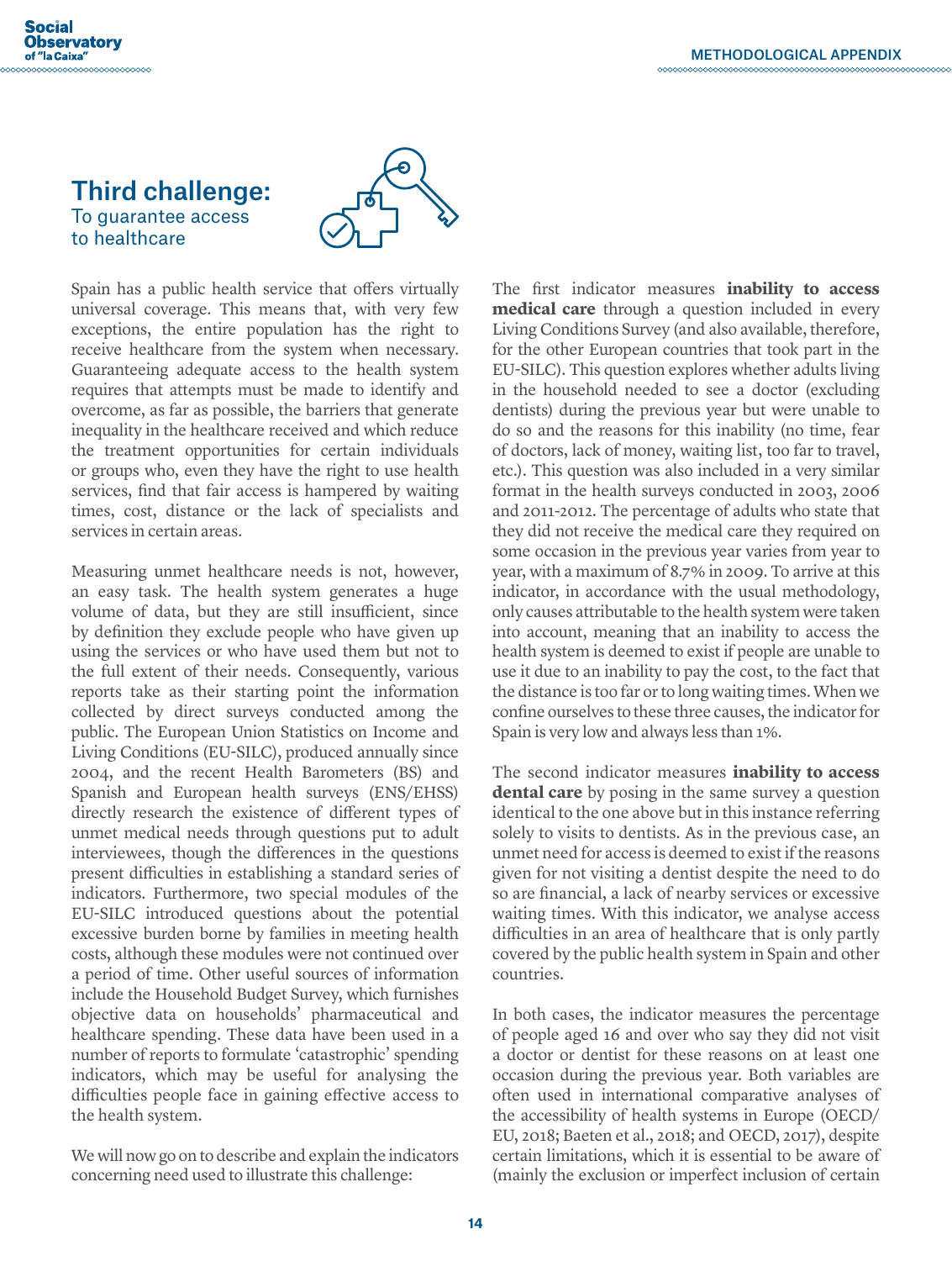groups, among them the homeless, people who live in institutions and undocumented immigrants, and the impossibility of ascertaining the real magnitude of access difficulties, as the number of times that people were unable to visit their doctor is not indicated, nor whether this was the first visit or subsequent visits, etc.).<sup>3</sup>

The third indicator, e**xcessive delays or lack of medical care due to long waiting lists**, complements the previous two in this challenge and uses one of the questions about access difficulties included for the first time in the 2014 European Health Survey in Spain and the 2017 National Health Survey.4 This indicator details the percentage of people aged 15 or over with a need in the previous year for medical attention that they believe they received late or not at all due to a waiting list. Unlike the first two indicators in this challenge, the question focuses specifically on access problems due to the existence of waiting lists and includes the lack of healthcare as well as an excessive delay (in the eyes of the interviewee) in receiving this care. This percentage is calculated not as a proportion of the total adult population but as a proportion of the adult population who state they had a need for medical care at some point in the twelve months prior to the interview (in other words, interviewees who state they had no need for a medical service, amounting to around 20% of adults, are excluded from the calculation).

The fourth indicator, **waiting lists for surgery**, shows the number of patients on a structural waiting list for surgery per thousand inhabitants on 31 December each year according to the data extracted from the National Health System Waiting Lists Information System (SISLE), which provides information going back to 2003. The patients on structural waiting lists are those who are waiting for an operation (in other words, patients whose treatment is a non-urgent operation for which the use of an operating theatre is planned) and whose wait is attributable to organisational issues and available resources. To calculate the rate per thousand inhabitants, the baseline population group is everyone who holds a health system card according to the National Health System database. This indicator and others in this official information source are extremely

useful for analysing the evolution of one of the elements perceived to be problematic in the running of the Spanish health system. It should be noted, however, that the time series is not perfectly uniform: up to 2011, the totals did not include figures related to the Community of Madrid, as it was deemed that they did not meet the methodological standards required of autonomous communities. In addition, the full data for Catalonia were not included prior to 2016, as the information provided in earlier years was an estimate based on selected processes (Oliva et al., 2018).

The fifth indicator, **the decision not to take prescribed medication for financial reasons**, shows the percentage of adults (people aged 18 or over) who say that for financial reasons they stopped taking medication prescribed by a doctor in the public health system in the previous year. The source used for this indicator is the Health Barometer, which has included this question since 2013 and so provides the longest possible (five years) time series. There is a similar question in health surveys, but only in the years 2014 and 2017. This indicator is of interest because patients must contribute to pharmaceutical spending by means of a copayment and so this is an area in which financial barriers to access may exist if patients' contribution is not satisfactorily designed.

Lastly, we include an indicator on **catastrophic health spending**, which affects the population in the first quintile (the 20% of the population with the lowest financial capacity, measured on the basis of total consumer spending [monetary and non-monetary] and adjusted for the size and composition of the household using the Eurostat equivalence scale). This indicator shows the percentage of people in the first quintile whose healthcare spending exceeds 40% of their ability to pay, which is calculated by subtracting basic standard spending on food, energy and housing from the household's total spending.

The data source used to arrive at these calculations is the Household Budget Survey, which quantifies households´ spending on various health-related goods and services (medication, payments to doctors and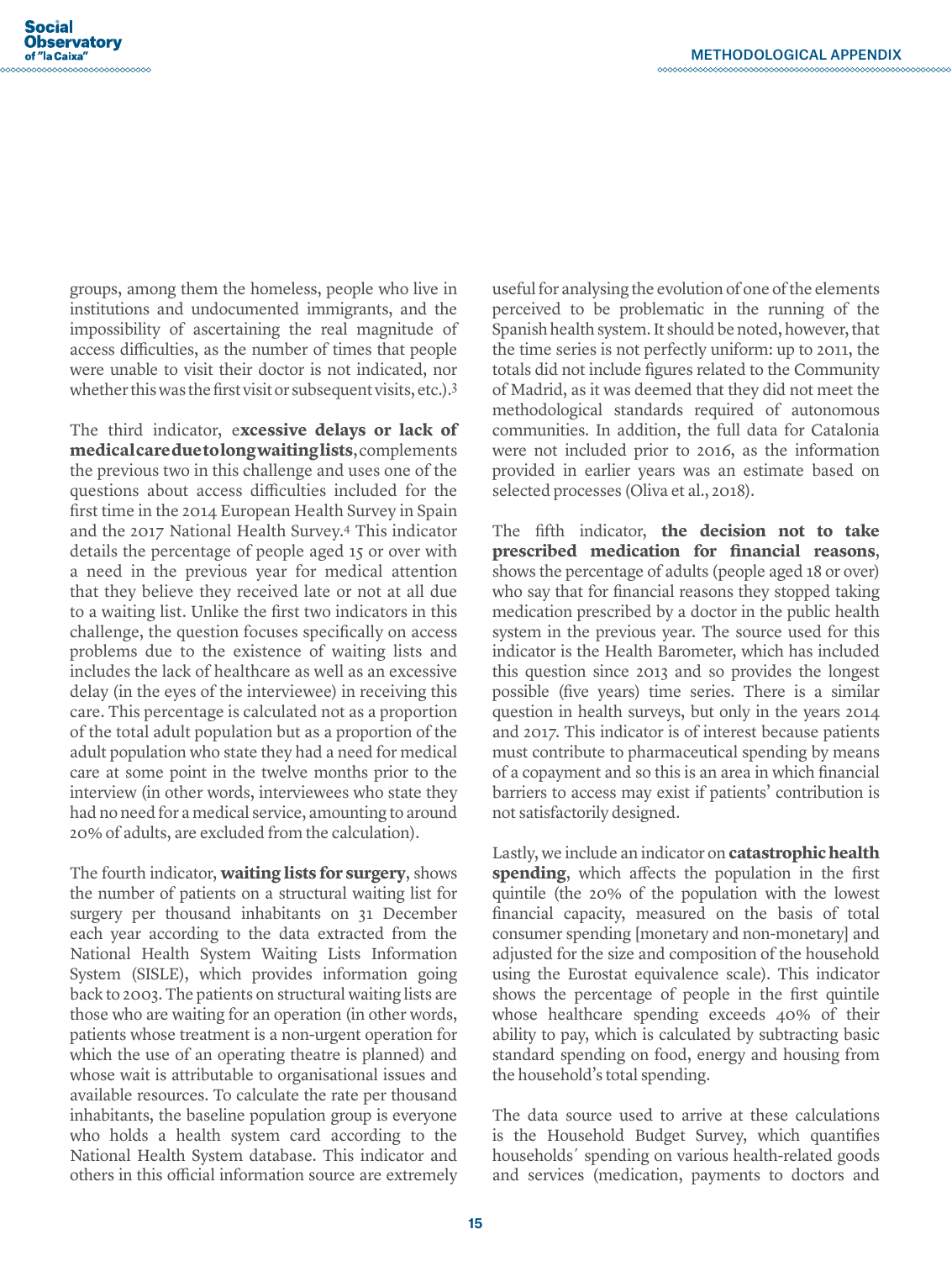dentists, the purchase of therapeutic appliances, etc.). At an aggregate level, the proportion of total health spending directly financed by households depends on key aspects of the organisation of the health system, such as population coverage, the breadth of the range of services and the design of copayment mechanisms, and has been related to the degree of 'financial protection' offered by the various health models (OECD/EU, 2018: 172). Broken down, the microdata on households' health-related spending reveal situations in which payments are high in relation to their ability to pay. The view is that even small copayments can cause financial difficulties in households with limited financial resources and health problems that require long-term treatment, forcing them to choose between continuing with their medication regime or covering other basic needs such as food, energy and housing.

There are various methodologies for determining when a household incurs 'catastrophic' health-related spending. In all of them, spending as a proportion of the household's ability to pay is analysed, but the way these concepts are defined varies. As in the case of measuring 'energy poverty', the main discrepancies between the studies are to do with the choice of the indicator used to quantify the 'ability to pay' and the establishment of the thresholds that may apply. The simplest method, known as the budget share system, uses income or, more frequently, the total spending of the household as the denominator. This is equivalent to presupposing that the household's entire budget is available for health-related spending, and determining that households that exceed a certain percentage, usually 10%, incur catastrophic spending.5 Critics of this approach argue that as it does not take into account spending needed to cover minimum requirements, it underestimates wealthy families' ability to pay and overestimates that of poor households.<sup>6</sup> Consequently, most catastrophic spending indicators used are based on the quotient between a household's healthrelated spending and its ability to pay, measured by means of expenditure (or income) less an amount that represents the minimum required to survive by applying a threshold that is generally around 40%. The definition of minimum consumption itself gives rise to various methodologies for calculating it. The most common consists of subtracting a standard amount for food, defined on the basis of the spending on food of households in the particular percentiles representative

of the distribution. If food consumption is lower than this threshold, the household's real spending on food is used.7 A second possibility is to directly subtract households' real spending on food in every case, rather than the presumed spending. As Cylus et al. (2018) show, in a recent comparison, both methods produced similar results in practice, since food spending in most households is less than the standard amounts.

The Regional Office for Europe of the World Health Organization has recently proposed a variant of the above-mentioned methodologies that it regards as more appropriate for highly developed countries. It is this methodology that we have used, with certain adjustments, to obtain the indicator included in this report.8 In it, to calculate the household's ability to pay, standard spending on food, housing and energy, calculated as the average spending on these concepts by households situated between the 25th and 35th percentiles of the distribution, is subtracted from its total spending. The included spending includes monetary and non-monetary components (to the extent that this information is collected in the survey): this is important especially for households that own their own homes, in which imputed rent is part of their consumption, making it possible to treat households that own their homes and those that rent them in a more homogeneous manner.9 In the case of Spain, the minimum annual income calculated in this manner was around  $\epsilon$ 5,420 in 2017 for a single-person household. In larger households, this amount is adjusted using the modified equivalence scale of the OECD, which is regularly used by Eurostat.10 As well as including other basic costs besides food, the adaptation proposed by the Regional Office for Europe of the WHO uses standard spending in all cases, meaning that the ability to pay may be negative (if real spending does not cover the minimum required spending). In these households, all health-related spending, however small it may be, is catastrophic by definition. In households with a positive ability to pay, spending is deemed to be catastrophic when it exceeds 40% of this ability to pay. One limitation inherent in this indicator is that its calculation excludes households that have not spent anything during the period in question but we do not know whether this is because they did not need to or if it is due to the fact that they managed to meet their need without having to make any payment because of a free prescription policy, or because they could not afford to despite their need.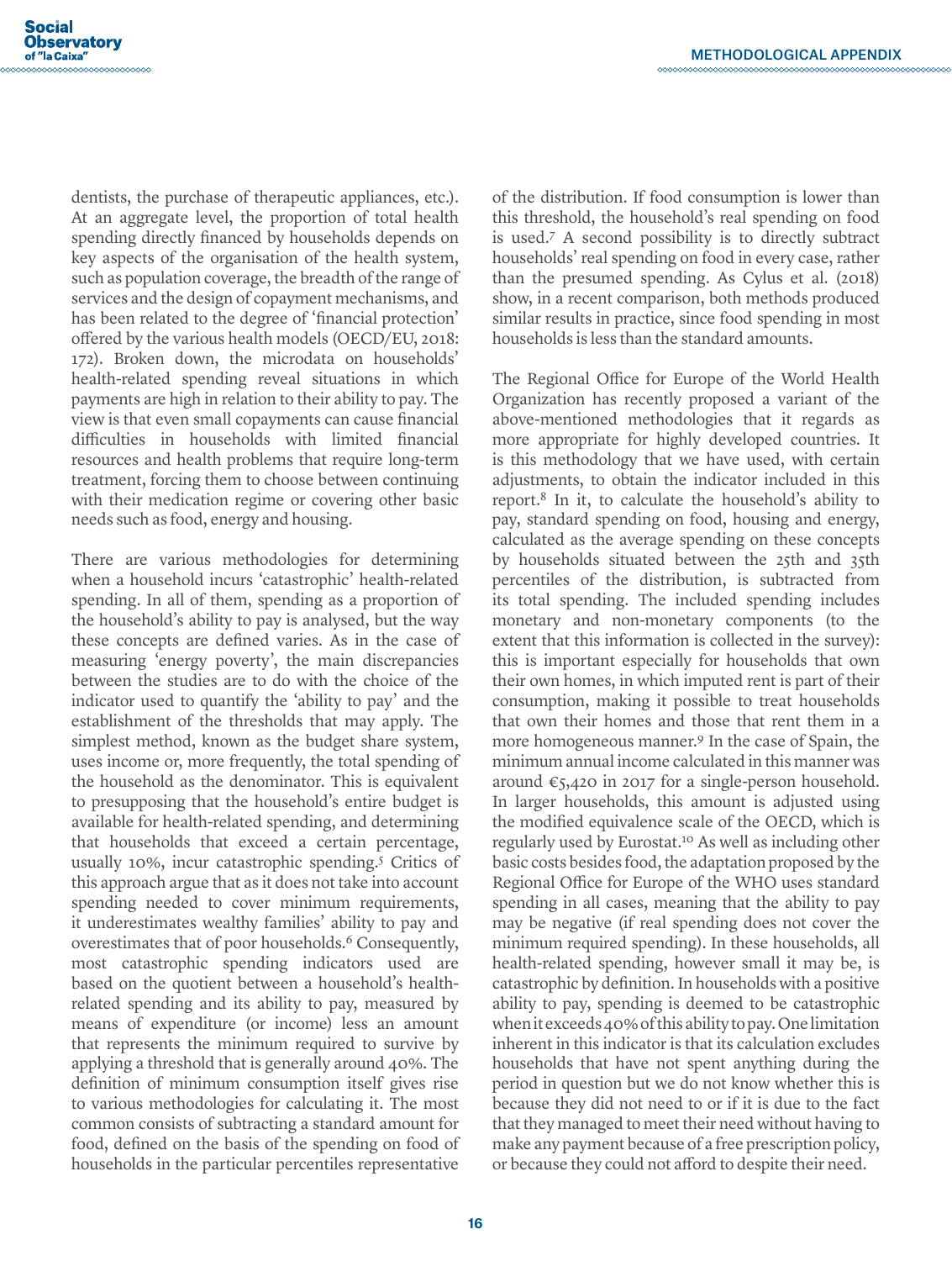#### **Social Observatory** of "la Caixa"

## Fourth challenge: To guarantee access to dependency care



Population ageing, which is taking place in every country, will result in increasing demand for long-term care, though the evolution of this will be influenced by the state of health of senior citizens (and other social groups). Using the information available today, it is difficult to precisely calculate the demand for this care and the degree to which this need is met. Moreover, the difficulties increase when we wish to analyse time series or make comparisons with neighbouring countries. Spain regulated dependency care as a new social policy in 2006 and since 2008 has had basic statistics on the functioning of the Information System of the System for Autonomy and Dependency Care (SISAAD). Household surveys make it possible to arrive at an approximate estimate of care needs depending on self-perceived limitations, though the more detailed variables are only analysed, in general, for people aged 65 and older.<sup>11</sup> At an international level, the OECD provides broader and more thorough information than the European Union, though the definitions applied by countries are not always strictly comparable.

As in the previous challenge, in this report we reflect needs through five indicators, obtained by combining data from official statistics (provided by IMSERSO [Institute of Social Services and the Elderly]) and the health surveys (ENS/EHSS) and living conditions surveys (ECV). Because of the lack of uniformity and the gaps in the information available in the surveys for calculating the indicators, the series of years used to analyse access to dependency care is limited to 2009, 2014 and 2017.

The first indicator, **senior citizens' self-perceived need for help**, reflects the percentage of senior citizens (people aged 65 and over) with difficulties in at least one basic or instrumental activity of daily living. It is calculated using the questions in the health surveys in which people with difficulties are asked whether they do or do not usually have help in carrying out these activities and whether they are satisfied with this help or need more. These questions were included in the 2009, 2014 and 2017 surveys, though the fact that the questions were put in a different way in 2009 means that the results are not entirely comparable.<sup>12</sup>

The indicator is expressed as a percentage of all senior citizens who have difficulties with at least one basic or instrumental activity of daily living.

The second indicator, **registered waiting list**, shows the percentage of people of any age recognised as being dependent who are waiting to receive services or other benefits from the SAAD according to data supplied by IMSERSO via the SISAAD. These are people whose degree of dependency (moderate, severe or extremely high) has been officially recognised after going through the pertinent assessment process but who are waiting to receive the corresponding services or benefits. The evolution of this indicator, which has been given extensive coverage in the press, has been influenced by a range of diverse factors (implementation dynamics, administration of assessments, possible shortfalls in the supply of certain services, etc.), which may affect how it is interpreted. In any event, there is agreement that the registered waiting list is not sufficient as an indicator of the shortfalls in the coverage of the system, since it excludes people in need of care but who have not applied to be assessed by the SAAD, who are waiting to be assessed or who have been assessed but turned down and who have not requested another assessment. Consequently, the real coverage has to be measured using external sources that make it possible to estimate the number of people in need of care due to the difficulties they have in performing the basic or instrumental activities of daily living (Commission to Analyse the State of the Dependency System, 2017).

The third indicator, **estimated demand for care among the elderly**, shows the percentage of senior citizens (aged 65 and over) with an estimated need for care according to the data in health surveys. To calculate this, we have taken into account interviewees' declarations regarding their limitations in performing basic activities of daily living (getting out of bed, dealing with personal hygiene, feeding themselves, etc.) and instrumental activities of daily living (shopping, cooking, cleaning, etc.) as they appear in the surveys and by applying an extension of the methodology developed by Martínez, Roldán and Sastre (2018). With this information, each person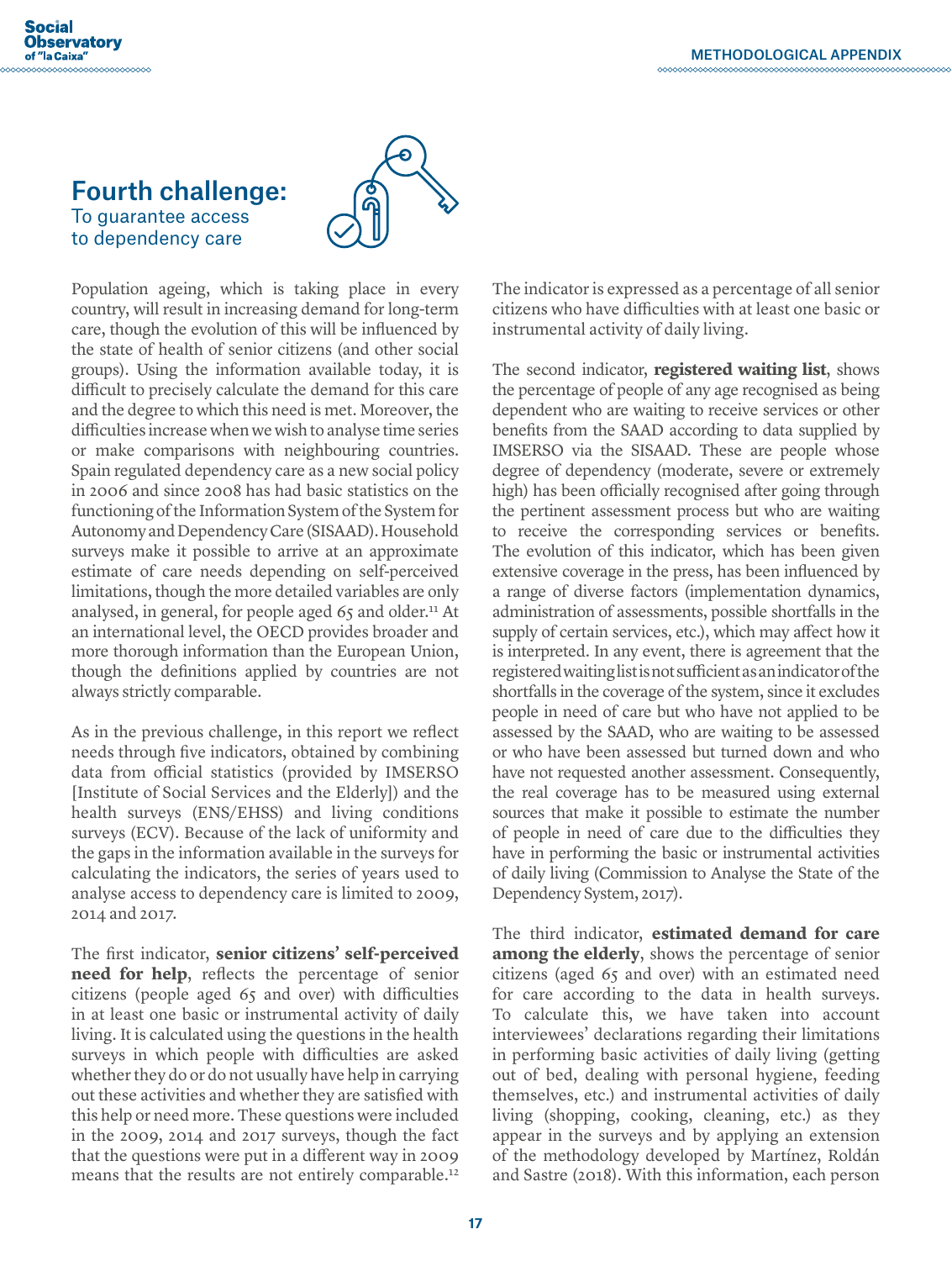has been given a score between 0 and 100 points that is indicative of their level of dependence, with a scale that reproduces the official assessment scale to the best of our ability. To do this, we have had to simplify the scale to a certain extent, given that we do not have detailed information for all the specific activities and tasks taken into account in the official scale, and we have also had to use proxy variables in some instances (table 1).<sup>13</sup> To estimate the demand for care, we have assigned points only when people say they are unable to perform an activity without aid or can only do so with considerable difficulty. Given that the information gathered in surveys does not allow the support coefficient to be calculated for each activity in which people have difficulties, we have opted to always assign the coefficient of 0.90.14 By applying the same threshold as the official scale, the person is deemed dependent if their score is equal to or higher than 25 points.15 In the case of people with a mental problem, a second assessment is applied that includes an additional activity that determines the person's ability to make decisions, and the system of weightings is altered, with the final choice being the higher score of the two scores for this person, as established in the official scale. In addition to the limitations inherent in the calculation procedure, which is based on selfperceived difficulties in performing a less detailed list of tasks than that of the official scale, it must be remembered that senior citizens living in old people's homes are, by definition, excluded,<sup>16</sup> since they are not part of the sample population used in health surveys. These people must, nevertheless, be taken into account to the fullest possible extent when calculating coverage indicators.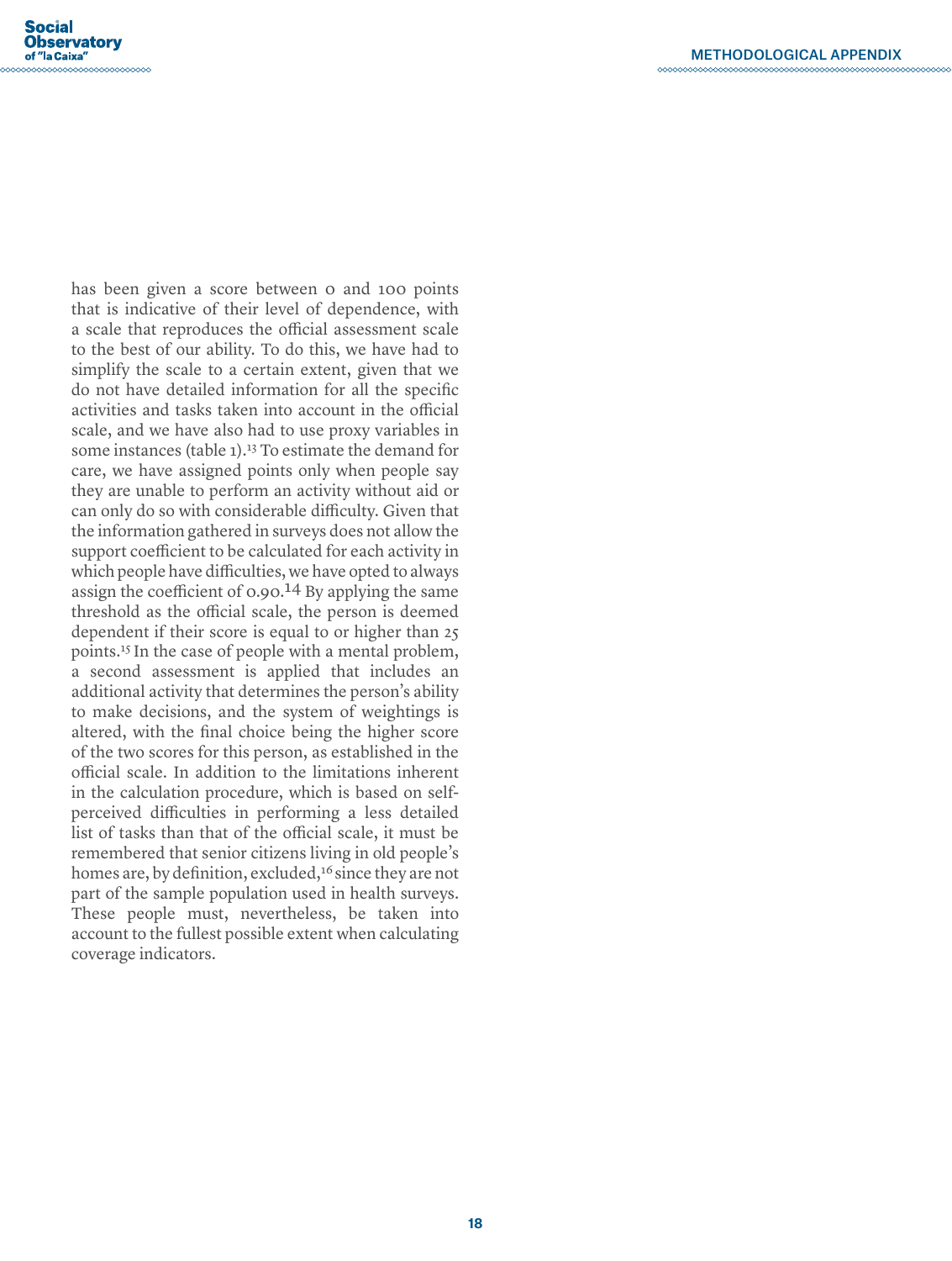#### Table 1. Activities of daily living used to evaluate dependency: Official scale for assessing dependency and variables in health surveys

| <b>Official assessment scale</b>                                                                                                                                                                                                                                                                                  | <b>Health survey</b><br>variables                            | <b>POINTS</b> |                         |
|-------------------------------------------------------------------------------------------------------------------------------------------------------------------------------------------------------------------------------------------------------------------------------------------------------------------|--------------------------------------------------------------|---------------|-------------------------|
|                                                                                                                                                                                                                                                                                                                   |                                                              | B1            | <b>B2</b>               |
| <b>Eating and drinking:</b>                                                                                                                                                                                                                                                                                       |                                                              |               |                         |
| Recognising and reaching food served, cutting food into pieces, using cutlery,<br>lifting a cup to their mouth.                                                                                                                                                                                                   | <b>Feeding themselves</b>                                    | 16.8          | 10                      |
| Personal hygiene related to urinating and defecating:<br>Going to the appropriate place, handling clothing, adopting the proper position,                                                                                                                                                                         |                                                              |               |                         |
| cleaning themselves.                                                                                                                                                                                                                                                                                              | Going to the toilet                                          | 14.8          | 7                       |
| <b>Washing:</b>                                                                                                                                                                                                                                                                                                   |                                                              |               |                         |
| Turning taps on and off, washing hands, getting into the bath or shower, wash-<br>ing the upper/lower part of their body.                                                                                                                                                                                         | Showering or bathing                                         | 8.8           | 8                       |
| <b>Other personal care:</b>                                                                                                                                                                                                                                                                                       | Using the telephone<br>(proxy)                               | 2.9           | $\overline{\mathbf{c}}$ |
| Brushing/combing hair, cutting nails, washing hair, brushing teeth.                                                                                                                                                                                                                                               |                                                              |               |                         |
| <b>Dressing:</b>                                                                                                                                                                                                                                                                                                  |                                                              |               |                         |
| Recognising/reaching clothing and footwear, putting on shoes, doing up but-<br>tons and zips, dressing the upper/lower part of their body.                                                                                                                                                                        | Dressing and undressing                                      | 11.9          | 11.6                    |
| <b>Maintaining good health:</b>                                                                                                                                                                                                                                                                                   |                                                              |               |                         |
| Requesting assistance, applying therapeutic measures to themselves, avoiding<br>hazardous situations inside/outside the home, asking for help in an emergency.                                                                                                                                                    | Taking their medication                                      | 2.9           | 11                      |
| <b>Changing and maintaining their position:</b>                                                                                                                                                                                                                                                                   |                                                              |               |                         |
| Changing from lying down to sitting up, remaining seated, changing from be-<br>ing seated to standing, remaining standing, changing to being seated, changing<br>their body's position while lying down.                                                                                                          | Sitting down, standing up from<br>a chair or bed, lying down | 9.4           | $\overline{2}$          |
| <b>Moving around the home:</b>                                                                                                                                                                                                                                                                                    |                                                              |               |                         |
| Moving about in order to dress/eat/wash, moving about unrelated to personal<br>care, moving between non-communal spaces, entering all the communal<br>rooms in the home.                                                                                                                                          | Walking 500 metres<br>unassisted                             | 12.3          | 12.1                    |
| Moving about outside the home:                                                                                                                                                                                                                                                                                    |                                                              |               |                         |
| Going outdoors, moving around the building, moving about in nearby<br>known/unknown environments, moving about in distant known/unknown                                                                                                                                                                           | Going up or down twelve                                      | 12.2          | 12.9                    |
| environments.                                                                                                                                                                                                                                                                                                     | steps <sup>1</sup>                                           |               |                         |
| <b>Performing domestic chores:</b>                                                                                                                                                                                                                                                                                |                                                              |               |                         |
| Preparing meals, going shopping, cleaning and looking after the home, washing and<br>caring for clothing.                                                                                                                                                                                                         | Preparing meals.<br>Going shopping. Performing               | 8             | 8                       |
|                                                                                                                                                                                                                                                                                                                   | light household chores                                       |               |                         |
| <b>Making decisions:</b>                                                                                                                                                                                                                                                                                          |                                                              |               |                         |
| Deciding about everyday food, personal hygiene habits, planning journeys out-<br>side the home, deciding about their relationships with known/unknown people,<br>handling money for everyday spending, organising their time and everyday ac-<br>tivities, resolving the use of services available to the public. | Managing their own money                                     |               | 15.4                    |

Notes: B1: points assigned in a general case. B2: alternative scale if the person suffers from a mental problem.<br><sup>1</sup>In 2009: Going up or down a flight of stairs without using a stick,

banister or other aid.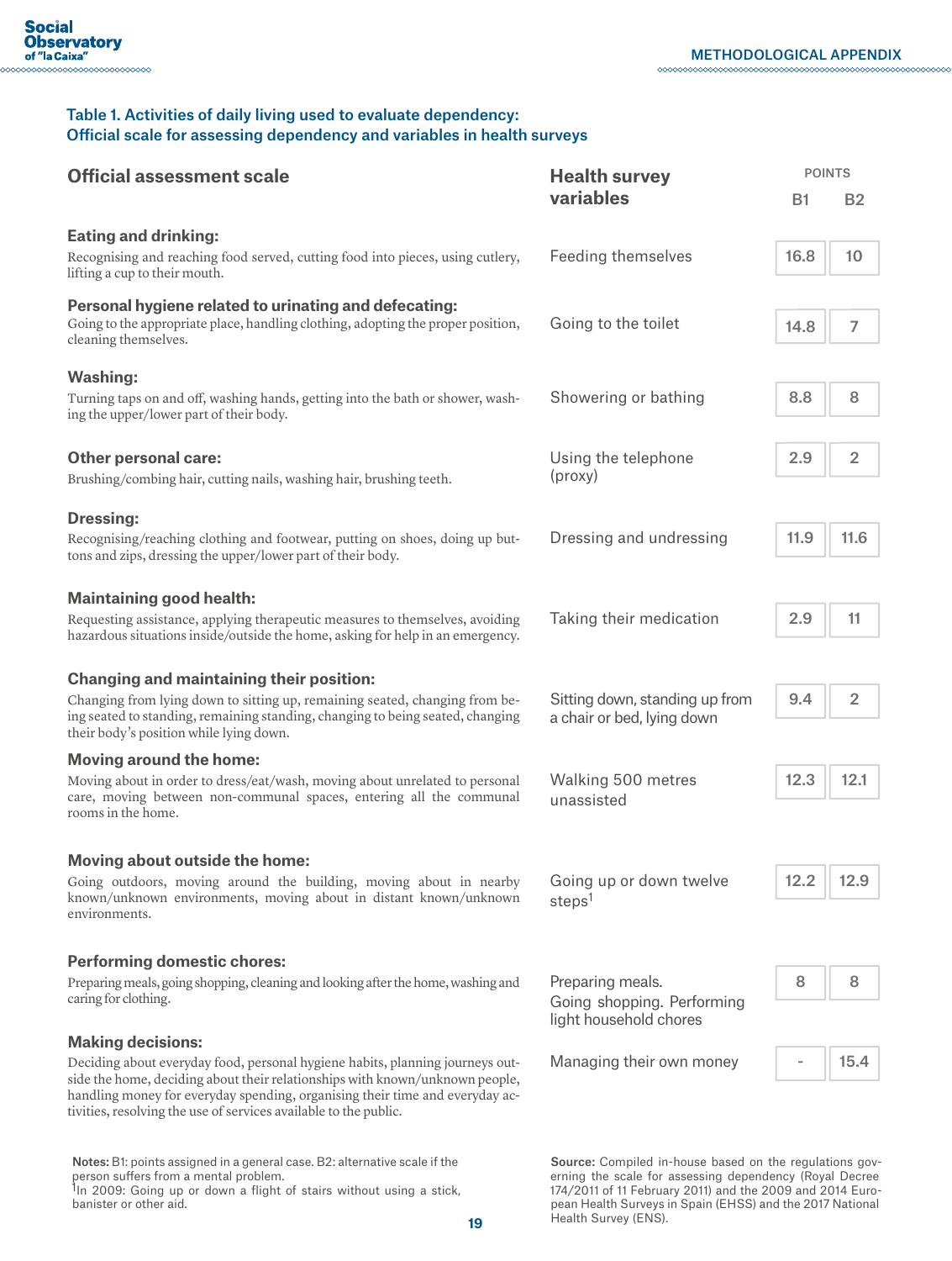For international comparisons, we have used as an approximation the Global Activity Limitation Indicator (GALI), described in the first challenge, which is easily available for every country and year through the EU-SILC. The demand for long-term care among the population aged 65 and over in the various countries is estimated using the percentage of interviewees who state that they have experienced severe limitations in performing activities of daily living due to health problems in the last six months at least.

The fourth indicator, **shortfall in the provision of care for dependent senior citizens**, shows the percentage of senior citizens (aged 65 and over) with an estimated need for care who are not receiving care from the SAAD (because they have not requested it, their application has been turned down, they are on a waiting list, etc.). To calculate this indicator, two factors were taken into account: the number of dependent senior citizens in receipt of SAAD benefits on 31 December each year; and the estimated number of dependent senior citizens based on health survey data plus the number of dependent senior citizens receiving residential care<sup>17</sup> (who are not part of the health survey sample populations but who are included in the number of SAAD beneficiaries). The difference between the two figures gives an estimate of the unmet need for care (care shortfall) among senior citizens. This indicator is expressed as a percentage.

Lastly, the **poor professionalisation among carers** indicator shows the percentage of benefits awarded by the SAAD for care in the family environment, a type of non-professional care intended, in principle, to be used only on an exceptional basis<sup>18</sup> but which was relatively frequent, above all in certain autonomous communities, throughout the implementation period of the system. This type of benefit consists of financial aid to the carer, the maximum amount of which is  $\epsilon$ 153 per month for people caring for moderately dependent people,  $\epsilon$ 268.79 per month in the case of the severely dependent, and  $\epsilon$ 387.64 for people with an extremely high degree of dependency. These amounts are only payable if the person's financial resources do not exceed the IPREM (an indicator used to calculate means-tested benefits) and if they do not receive aid of a similar nature, such as the extreme invalidity supplement, a supplement for a dependent child or a supplement related to the need for a third person. The source for this indicator is the statistics generated by the SISAAD, which details in its monthly reports the number and distribution of the six current types of services and benefits: dependency prevention and promotion of autonomy, telecare, residential care, day centre care, financial benefit to cover care in the family environment, financial benefit linked to a service, and financial benefit for personal care.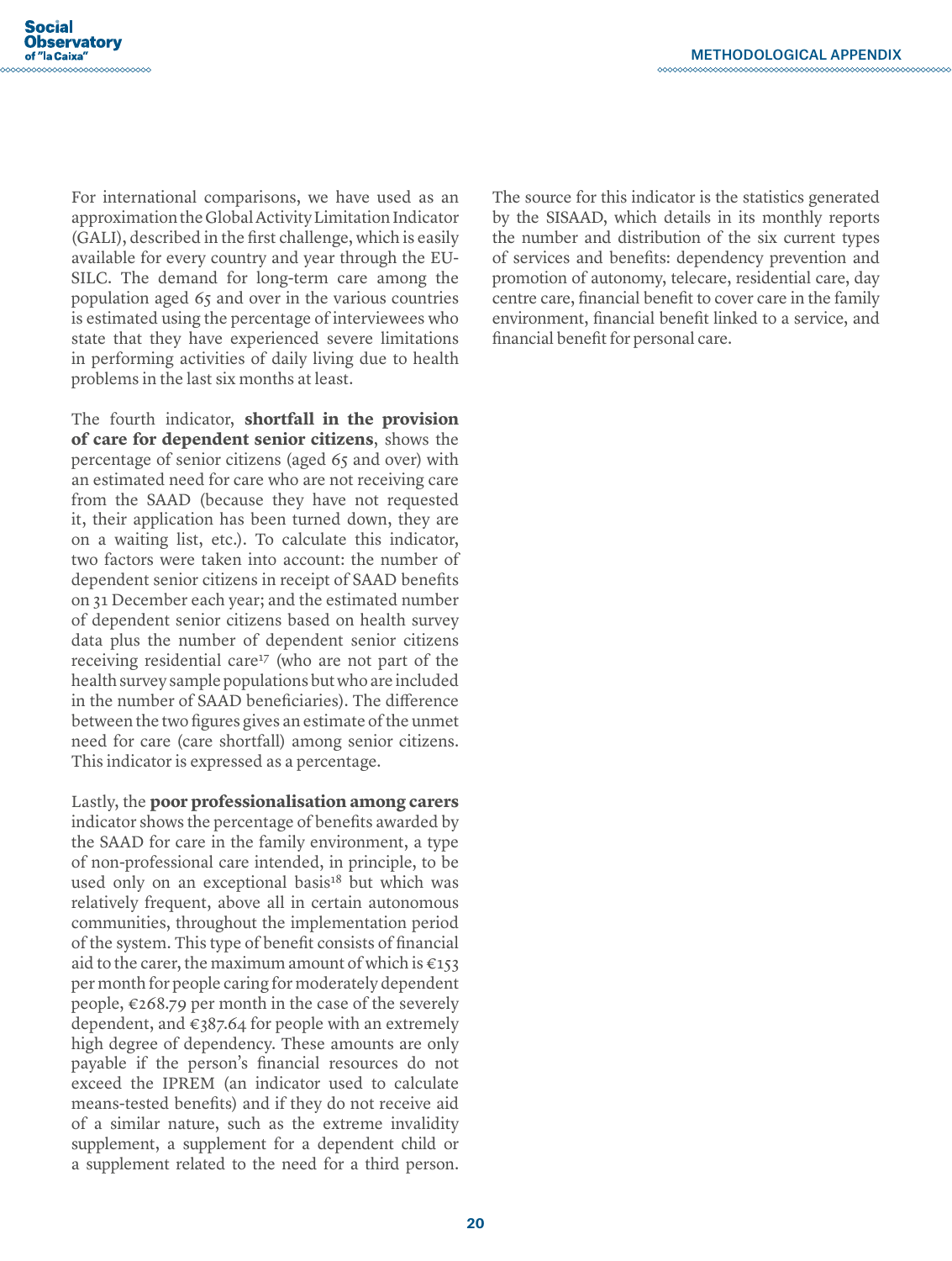#### **NOTES**

1 In 2009, the microdata in the European Health Survey in Spain did not include high cholesterol.

2 The 2014 European Health Survey in Spain also includes the severity of the symptoms of depression in questionnaire PHQ-8. This is a questionnaire consisting of eight items based on the depression criteria in DSM-IV (Diagnostic and Statistical Manual of Mental Disorders), designed to monitor the prevalence of active cases of depression and the severity of symptoms of depression among the population. However, this refers solely to depression and we only have data for 2014.

3 These limitations are discussed in greater detail in EXPH, 2017, pp. 20-23.

4 The 2014 and 2017 health surveys analyse unmet health-related needs by means of two other questions: one to do with the difficulties related to transport or distance; and another concerning the decision not to seek a range of types of medical care for financial reasons. These types of care are: general medical care, dental care, the purchase of prescribed medicines and mental healthcare. Given the diversity of the types of care considered, the responses also include the option that the interviewee did not need the service during the previous year. Unfortunately, these questions are not included in exactly the same format as in previous surveys. The 2006 and 2011-2012 surveys investigated the issue of inaccessibility by asking an almost identical question to the one that constitutes our first indicator. The 2009 health survey replaced the previous question with two very similar questions but now referring separately to hospital care and to visits to see a specialist.

5 This, for example, is the definition chosen within the framework of the 2030 Agenda for Sustainable Development drawn up by the United Nations (United Nations, 2018: 5). According to the report published in 2018, almost 12% of the global population spent at least a tenth of their household's budget on health services in 2010, a figure higher than that recorded in 2000.

6 See, for example, Cylus et al., 2018.

7 This is the methodology most frequently used in the studies reviewed by Wagstaff et al., 2018.

8 Thomson et al. (2016) give a detailed explanation of the methodology. The OECD/EU (2018: 172-173) produce comparative results for a group of countries that does not include Spain, which is excluded from the list of countries in which the study will be done.

9 In reports on European countries using this methodology published to date, imputed rent tends to be excluded due to the different calculation methods used in the various cases, and to the fact that these data do not exist in some countries. To solve the problem of comparability between different home occupation regimes, the basic basket varies in accordance with these regimes, including food, energy and rent in the case of tenant households, and just food and energy in the case of home-owning households. See, for example, Cooke et al., 2018.

10 The WHO suggests using the original OECD scale, which assigns greater weight to the needs of additional household members, but we decided it was preferable to use the Eurostat scale for theoretical and practical reasons and to ensure consistency with other parts of the report.

11 This situation will improve when the results of the Disability and Dependency Survey are published, as it will give detailed information for the entire population.

12 In 2014 and 2017, there was a general question about the availability or otherwise of help. In 2009, the survey asked separately about personal care, technical help and home adaptations. We have taken the first two concepts into account but not the third in calculating the indicator for the year 2009. 13 This is the case of difficulties in performing other personal care, in which

we employ the "using the telephone" variable, and of variables related to moving about inside and outside the home, in which we use, respectively, the variables of walking 500 metres and going up and down twelve steps.

14 The 0.90 coefficient is applied if there is a need for supervision or partial physical substitution; a coefficient of 0.95 is applied if maximum or total substitution is required; and a coefficient of 1.00 is applied when there are concomitant aggravating circumstances that mean special support is required (for example, the dependent person is morbidly obese).

15 In the official assessment, each activity consists of a series of simple tasks, each of which is separately evaluated and which contribute in varying proportions to the overall score. The total scores assigned to each activity are in turn multiplied by the support coefficient (between 0.90 and 1.00). The overall result of the assessment is a number of points that can range from 0 to 100, and the threshold for entry into the system is set at 25 points. The person is deemed to be moderately dependent if they have a score of between 25 and 49 points, severely dependent if their score is between 50 and 74, and very highly dependent if they attain a score of 75 points or more.

16 According to the data in the latest Elderly People in Spain Report published by IMSERSO, covering 2016, on 31 December 2015, there was a total of 5,387 centres in Spain that between them offered 372,306 places, 297,220 of which were occupied by people aged 65 and over (Fernández Muñoz [ed.], 2017: 327). In addition, 4,545 senior citizens were cared for in 586 registered old people's homes. Furthermore, the Commission to Analyse the State of the Dependency System (2017) indicates that there were 113,039 dependent people aged 65 and over who were receiving residential care within the framework of the SAAD, though the real figure may be somewhat higher due to the existence of benefits which cover unknown aid (there was a total of 81,244 benefits of this nature associated with home care and day centre and residential care).

17 In reality, the number of residential care benefits granted by the SAAD to people aged 65 and over (broken down, as well, into the subgroups of people aged 65-79 and 80 and over) is only available for the year 2016 thanks to the Commission to Analyse the State of the Dependency System (2017). SISAAD statistics give the number of benefits in each category every year, but this is not broken down according to beneficiaries' age. To estimate the proportion of the benefits awarded to senior citizens in other years, we have presupposed that, as in 2017, approximately 75% of residential care benefits are given to people aged 65 and over.

18 This expectation that care in the family environment would be exceptional is expressed in article 14.4 of Law 39/2006 of 14 December 2006 on the Promotion of Personal Autonomy and Care for dependent people, which states: "The beneficiary may, as an exception, receive a financial benefit to be cared for by non-professional carers so long as adequate cohabitation and habitability conditions exist in the home and this is established in their Individual Care Programme".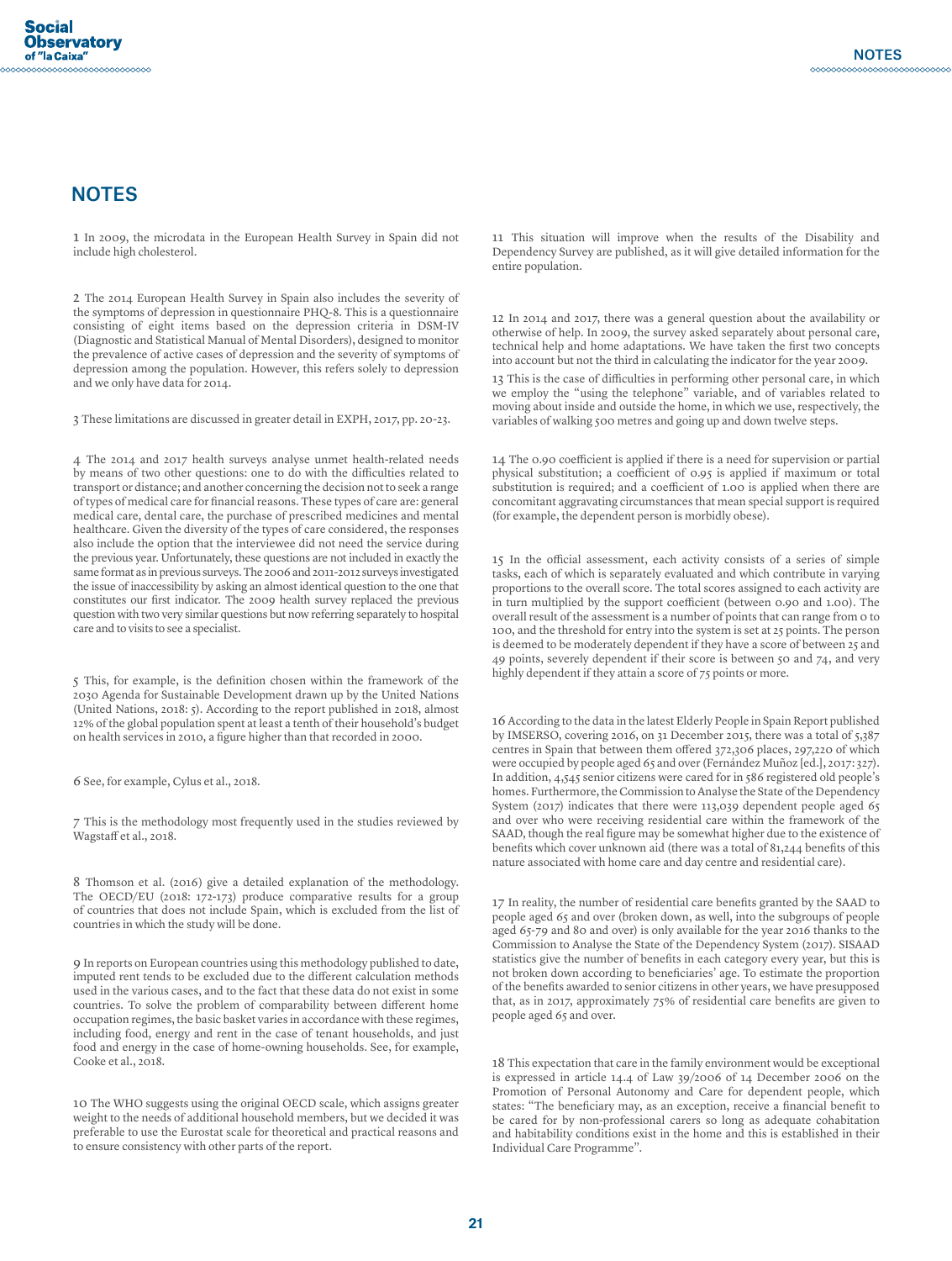#### **BIBLIOGRAPHY**

Baeten, R., Spasova, S., Vanhercke, B., & Coster, S. (2018). Inequalities in access to healthcare. A study of national policies. European Social Policy Network (ESPN). Brussels: European Commission.

Comisión para el Análisis de la Situación del Sistema de Dependencia (2017). Informe de la comisión para el análisis de la situación actual del sistema de la dependencia, de su sostenibilidad y de los actuales mecanismos de financiación, para evaluar su adecuación a las necesidades asociadas a la dependencia. Madrid: IM-SERSO.

Comisión Europea (2018). The 2018 Ageing Report Economic & Budgetary Projections for the 28 EU Member States (2016-2070). Institutional Paper 079. Luxemburg: Publications Office of the European Union.

Cooke, N., Kumpunen, S., & Holder, H. (2018). Can people afford to pay for health care? New evidence on financial protection in the United Kingdom. Copenhagen: Regional Office for Europe of the World Health Organization.

CYLUS, J., THOMSON, S., & EVETOVITS, T. (2018). Catastrophic health spending in Europe: equity and policy implications of different calculation methods. Bulletin of the World Health Organization, 96(9), 599.

EXPH (2017). Opinion on Benchmarking Access to Healthcare in the EU. Expert Panel on effective ways of investing in Health. Brussels: European Commission.

Farmer, C., Fenu, E., O'Flynn, N., & Guthrie, B. (2016). Clinical assessment and management of multimorbidity: summary of NICE guidance. BMJ, 354, i4843.

Fernández Muñoz [coord.] (2017). Las personas mayores en España: Informe 2016. Madrid: IMSERSO.

INE (2018). Defunciones según la Causa de Muerte Año 2017. Press releases, 19 December 2018. Madrid: INE.

Martínez, R., Roldán, S., & Sastre, M. (2018). La atención a la dependencia en España. Evaluación del sistema actual y propuesta de implantación de un sistema basado en el derecho universal de atención suficiente por parte de los servicios públicos. Estudio de su viabilidad económica y de sus impactos económicos y sociales. Papeles de Trabajo 5/2018. Madrid: Instituto de Estudios Fiscales.

Ministerio de Sanidad, Servicios Sociales e Igualdad (2017). Indicadores de Salud 2017. Evolución de los indicadores del estado de salud en España y su magnitud en el contexto de la Unión Europea. Madrid: Ministerio de Sanidad, Servicios Sociales e Igualdad.

United Nations (2018). The Sustainable Development Goals Report 2018. New York: United Nations.

OECD/EU (2018). Health at a Glance: Europe 2018. State of Health in the EU Cycle. Paris: OECD.

OECD (2017). Health at a Glance. Paris: OECD.

Oliva, J., González, B., Barber, P., Peña, L.M., Urbanos, R., & Zozaya, N. (2018). Crisis económica y salud en España. Informes, estudios e investigación 2018. Madrid: Ministerio de Sanidad, Consumo y Bienestar Social.

THOMSON, S., EVETOVITS, T., CYLUS, J., & JAKAB, M. (2016). Monitoring financial protection to assess progress towards universal health coverage in Europe. Public Health Panorama, 2(3), 357-366.

Wagstaff, A., Flores, G., Hsu, J., Smitz, M. F., Chepynoga, K., Buisman, L. R., van Wilgenburg, K., & Eozenou, P. (2018). Progress on catastrophic health spending in 133 countries: a retrospective observational study. The Lancet Global Health, 6(2), e169-e179.

Waterhouse, J.A.H., Muir, C.S., Correa P. and POWELL, J. [eds.] (1976). Cancer incidence in five continents. IARC, Scientific Publications, vol. III, num. 15, Lyon, IARC.